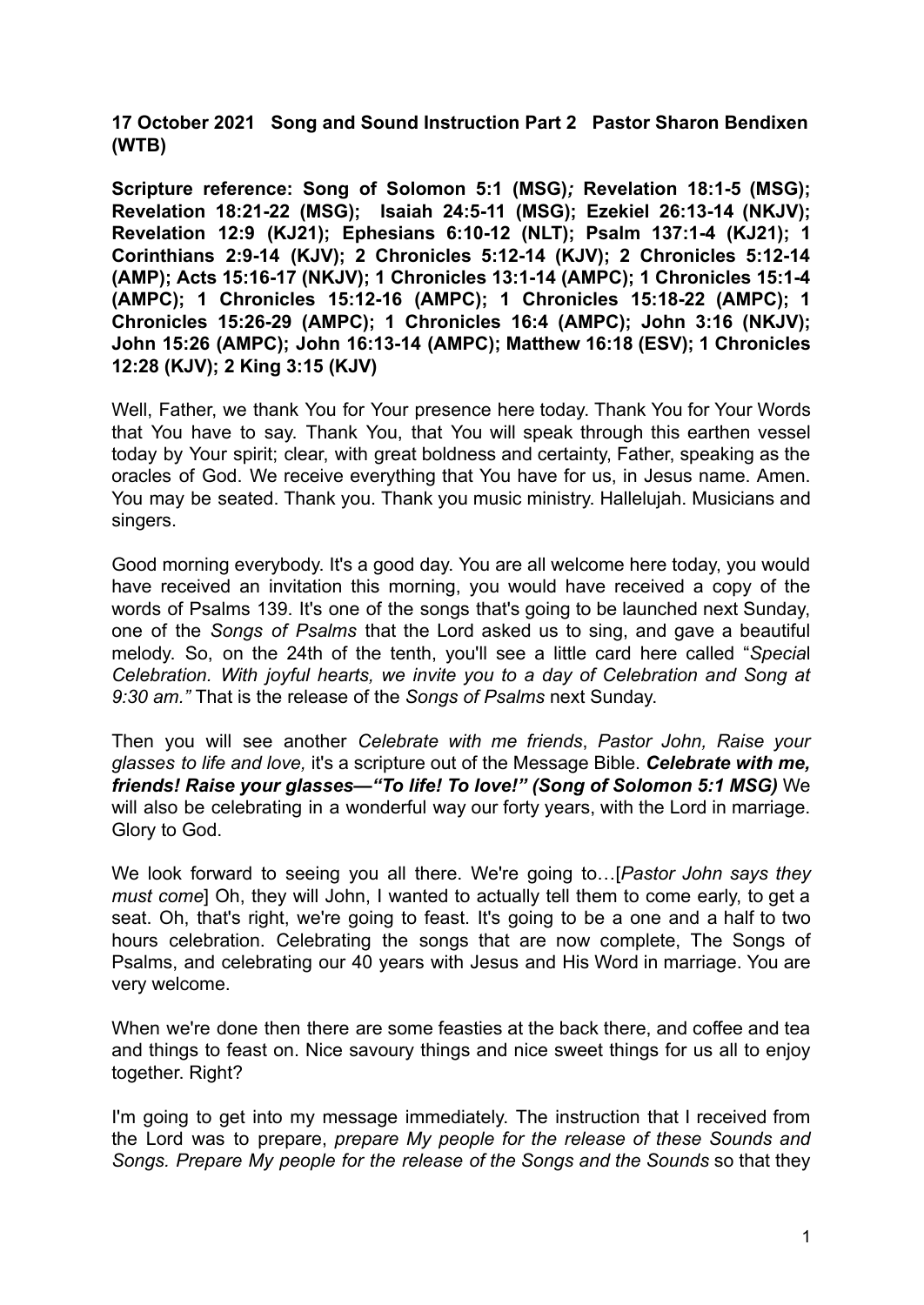can be ready for it, to do what it needs to do. I'm just going to read all the things that came out of Pastor John's heart by the Holy Spirit. What these *Sounds and Songs* would do, *draw people, draw them into the intimacy of the Holy One. Break down strongholds. Draw people to Jesus, those who have not yet met Jesus. Cause them to fall down and repent and to give their lives to Jesus. Turn from their old ways and come into the new ways of Jesus. Permeate people of Heritage of Faith. Many healings will now take place, emotional changes will happen. People will give up their old ways and come into the new, depression will leave, oppression will leave, people will see the light and the freedom in the name of Jesus. These Songs and Sounds will penetrate the darkness of the human mind, penetrate the darkness of the soul that is turned against God, penetrate the darkness of depression and oppression, penetrate the darkness of all kinds of manner of sickness and disease, penetrate the darkness of poverty, penetrate the darkness of religious spirits, and all kinds of ways of men that have turned against God.* Those are the God results that He declared and that He is bringing to pass.

Last week, the Lord wanted me to share my journey with Him in *Song and Sound* which was very personal. It's always been personal, and I shared with you how it literally rocked my world and *Blew My Mind*, now that we all understand those messages. When Pastor John made the announcement here on the Sunday in 2017, announcing that I would be the Chief Psalmist and Co-Spiritual leader with him over the Music Ministry. That's important too. So, because the Lord had said to me a couple of weeks previously, "Sharon, I'm holding you personally responsible for the spirituality of My Music Ministry."

I wanted to just talk a little bit to you about it, because just last night as I was going to sleep, the Lord just said to me, "Just explain to them what responsible for spirituality of Music Ministry is, being responsible for spirituality, the spirituality." I can only be responsible for the spirituality of the Music Ministry of the Lord Jesus Christ in His Church, to the degree that I am spiritual. The spirituality of Music Ministry comes from One Being only and that is the Holy Spirit. All true spirituality comes from God, the Holy Spirit. So, I am to be responsible—to be in this marvellous fellowship with God, the Holy Spirit, whom Jesus asked the Father to send from heaven to earth. He came as a *Sound* from heaven, *Sound*. He filled 120 men and women with Himself, in this church dispensation, in this time of the church. It is the Dispensation of the Holy Spirit. God the Father, and God, the Son sent the Holy Spirit to orchestrate everything in the church. He does not orchestrate it independently.

Jesus said, in the Book of John, I believe it's chapter 16, where Jesus said, *"The Holy Spirit will come, He will draw from what is Mine, and He will declare and disclose and transmit it to the church."* **(John 16:13-14 AMPC)** The Holy Spirit is the One that will come, Jesus said, and lead.

He is orchestrating everything in the church, now. What He hears from the Lord Jesus, He draws from Jesus because Jesus said, "Everything that the Father has is Mine." He must lead. Jesus in John chapter 15 said, "The Holy Spirit will come and He will lead, He will lead, the Holy Spirit will lead." **(John 15:26 AMPC)** That is the reason He is here on earth—is to lead in His church, to lead in the church of the Lord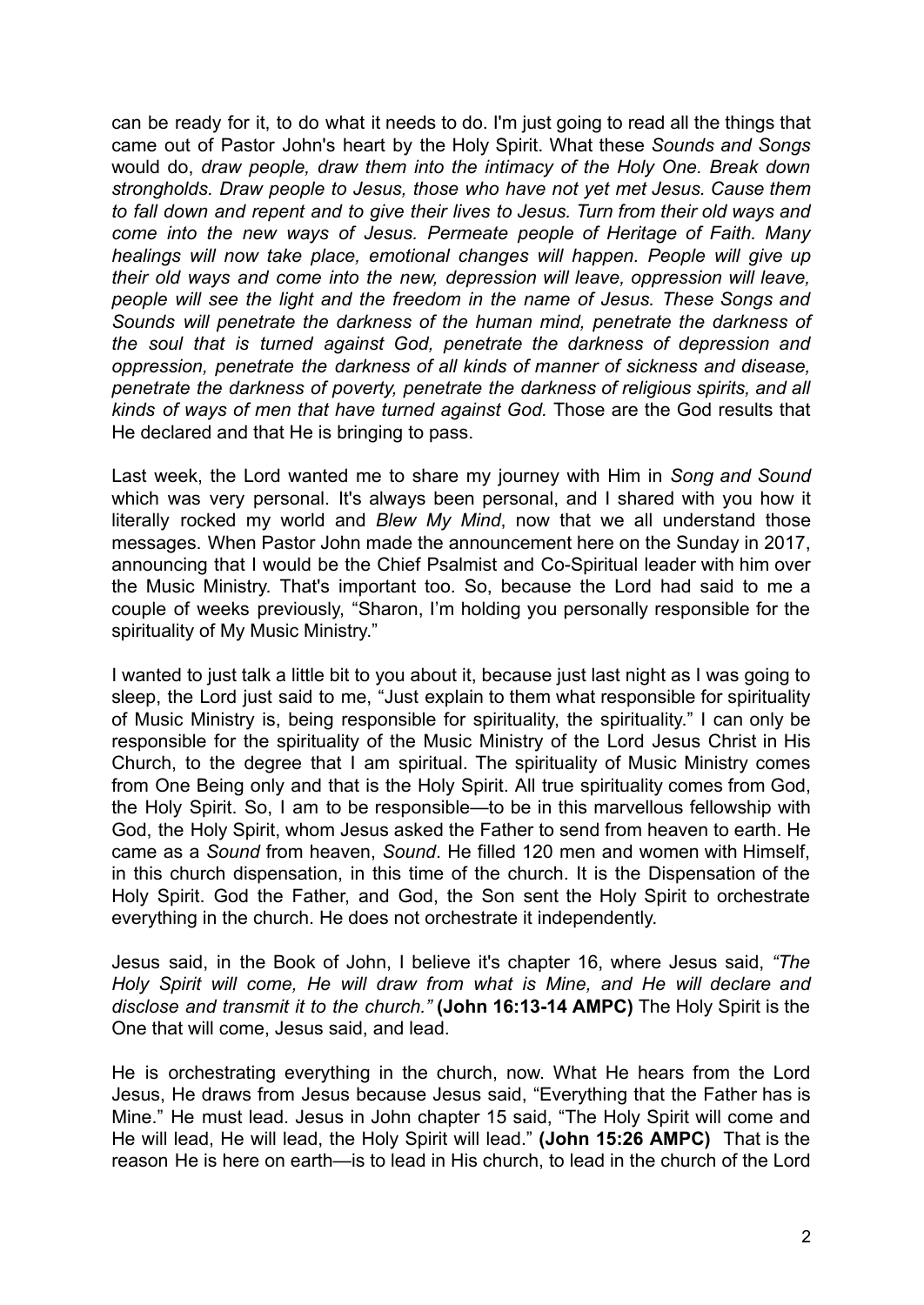Jesus Christ. He must transmit, declare and disclose and reveal everything concerning everything in the church of the Lord Jesus Christ. He does this in His order by transmitting, declaring, disclosing to leaders that He's called, that He is placed that are listening to the Holy Spirit, that are in fellowship with the Holy Spirit, to where they are receiving transmission, declaring from the Holy Spirit, disclosing from the Holy Spirit.

This is what the Lord said to me. *"If the Holy Spirit is not leading in the church, then Jesus is not building there."* If the Holy Spirit is not the one leading in the church, leading everything, the Prayer Ministry, the Message Ministry, the messages that come from this pulpit, the Music Ministry, the Helps Ministry, all of the ministries, the Grace Ministries. If the Holy Spirit is not the one leading the ministries then Jesus is not building. Because when Jesus made that statement, "I will build My church and the gates of hell will not prevail against it." **(Matthew 16:18 ESV)** He knew that the Holy Spirit would come and the Holy Spirit would draw from what is Jesus because Jesus is the head of the church and that He would transmit and declare and disclose to apostles, prophets, teachers, pastors and evangelists who would then disclose, transmit, declare it, reveal it, to the sons of God that are planted in the local church, who would then receive it, believe it because they have the Holy Spirit in them.

They would witness that this is the Word of the Lord, these are the ways of the Lord. So, where the Holy Spirit is not permitted to lead, Jesus is not building there and then He finished it off with saying, and so then *the gates of hell will prevail there.* There'll be all kinds of things and darkness going on that was not His intention.

The spirit realm dimension. I'm just starting with this because God knows where I'm going. So, occupying, the Lord gave Pastor John a Word, I believe it was in 2017, *we are to occupy spirit realm dimensions allotted us.*

So, there's a spirit realm dimension of *Song and Sound* that Jesus, the Head of the Music Ministry, in His church, is wanting to occupy, wanting the church, only the church that's following the leading of the Holy Spirit can occupy in the spirit realm. Only spirit can occupy spirit realm. Soul cannot occupy spirit realm. Flesh and blood cannot occupy spirit realm. Only spirit can occupy the spirit realm. So, the church is supposed to occupy, right?

The statement that I read to you last week, where Pastor John spoke to the then called Praise and Worship group, he said, "*Most of the music happening in the body of Christ today, people are having interactive soul experiences. Soul experiences*." You are a three-part being for those of you that might be here for the first time, you are spirit, soul, and body. Your spirit is that part of you that gets born again. That's instantly the moment you get born again, has the capacity to be able to connect immediately with the Holy Spirit who lives inside of you. Who did the creative, recreative miracle of making your spirit alive to God? From that moment, the Holy Spirit is in you and you can have an interactive experience with the Holy Spirit. Your soul is that part of you, that is your mental intellect, your emotions and your will.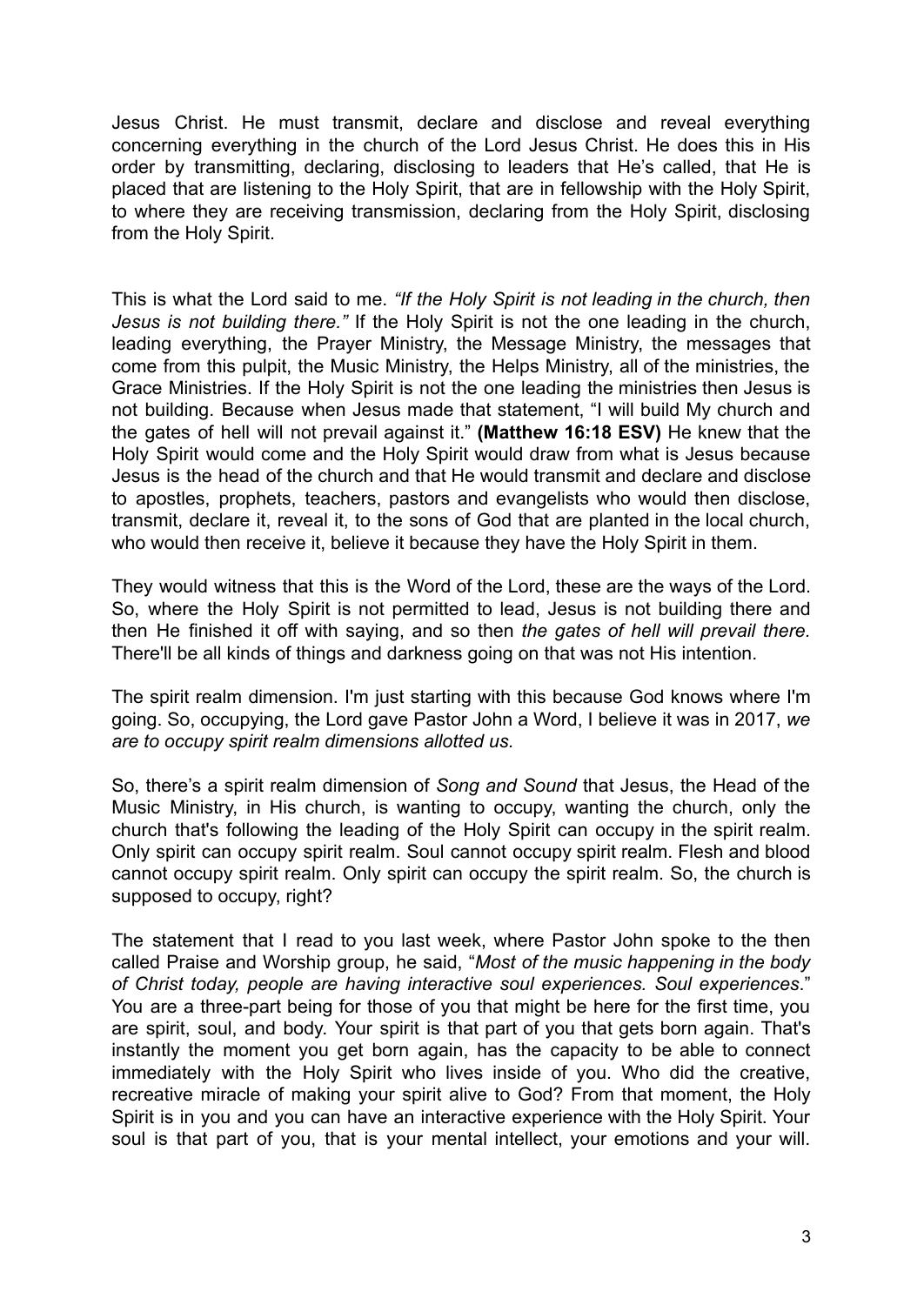Now, the way that God intended you and I to live is to live with a strong spirit that then can flow accurately through the will with the emotions being accurately spiritual.

The emotions being expressed accurately because your spirit man is the dominant one because you've fed it with the Word of God, you have fed it with the messages that the Spirit of God is bringing every single Sunday, you fed it, you fed it, you fed it. Hallelujah.

You've fed it with Scripture. You fed it, you've fed it with intimacy with the Lord. You've fed it fellowshipping with the Holy Spirit. You fed it being not drunk with wine but being filled with the Spirit. Speaking to yourselves in psalms and hymns and spiritual songs, and singing and making melody in your heart. You fed it because you're listening, you're listening, you're allowing the sounds and the songs. There are many ways.

You don't have a different way to get your spirit strong, to what I have. God has given us spiritual things, praying in the Spirit. Jesus said, "The Words that I'm speaking to you, they are spirit." Praying in the spirit, walk in the spirit, fruit of the spirit. That is the mandate that is upon Pastor John and I. What's the point of being a Christian? If all you're going to have is an interactive soul experience like the rest of the world. Our mandate is for you to be spiritual. Why? To be spiritual because that's the way you bring heaven to earth into your earthen vessel. You already have heaven in your heart by God, the Holy Spirit who lives in you.

I want to clarify something this morning. Powerful did it come from Pastor John. The Holy Spirit is not a person. A person is a human being. According to the dictionary definition. The Holy Spirit is God. He is God, the Holy Spirit, He is God, the Holy Spirit who lives within us. Glory to God.

So, scripture is God-breathed. Holy Spirit breathes, every scripture that comes every Sunday. If you're going to understand what's happening in this local church, you're going to have these messages,—Jesus is bringing to this church,—in your ears, in your heart, in your mouth. "Your Word, my eyes are fixed on Your Word, my heart is filled with these messages, Lord," because that's the way that you have recognition of the time because God will send a message, a specific message, to a specific messenger of a specific church. You eat in your own house, you're supposed to, that's the pattern of God. When the pattern is right, the glory of God will be revealed. Hallelujah.

So, the new songs are for the new things. The new era. You will find in this church that new songs will come. Maybe every Sunday, they will just keep coming and keep coming. Why? Because its abundant overflow, we are not going to have a backup of songs, waiting for an album launch. Definitely not, they're coming too fast for that, we will continue to release the songs as the Lord brings them. Glory to God, hallelujah.

Our cup, our Music Ministry cup and our songs are full. Our cup of songs is full and overflowing. So, we're going to let them overflow. We're just going to let them overflow and you are wonderful, Heritage of Faith. I commend you for the way in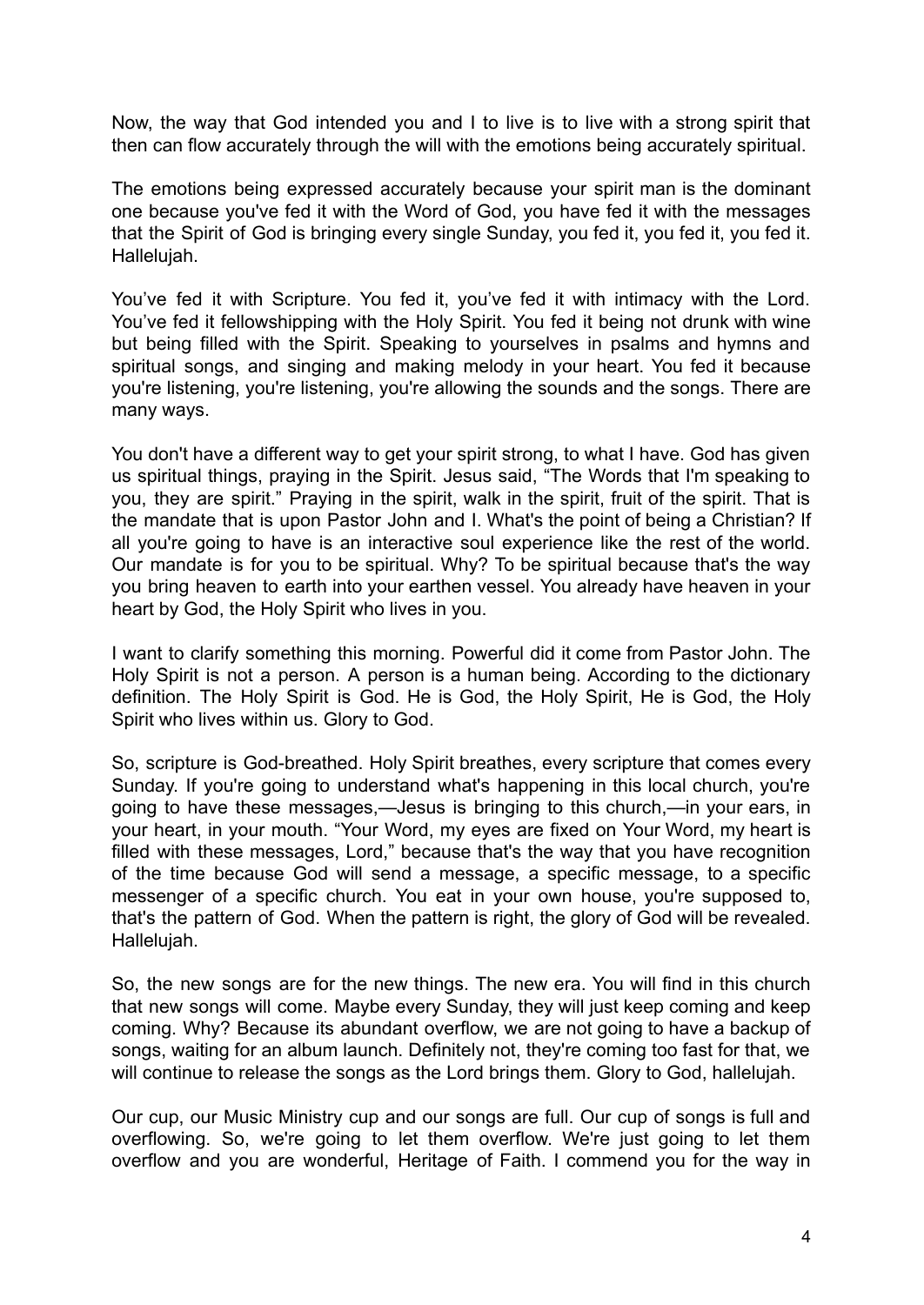which you engaged and you participated and you reverenced the Holy Spirit. You reverenced the Holy Spirit on Sunday, last Sunday. You just participated and you partook of the great privilege that we all had of moving together with the Holy Spirit. Well done, and you are moving with *Songs and Sounds* and you are getting it. You are getting it because you are becoming more hungry, you're being moved because you've been served. You're being served every Sunday with the Word of God, you are being moved, hallelujah, glory. You are becoming more hungry. I commend you, the Lord wanted me to say that today, to commend you. He was watching everything last Sunday and He saw your reverence and how you recognised that it was the Holy Spirit that was moving and not a person.

The new songs are for the new things, the new era from the Church, from those that are appointed unto spiritual responsibility. Only the Holy Spirit knows the current, present things of God, the things of the Lord Jesus Christ. He is building and He is conducting *Heritage Music Ministry*.

I'm going to read to you, only the Holy Spirit knows the things of God. So, only the Holy Spirit can tell us anything, including Pastor John and including me. It says here, it's in 1 Corinthians chapter 2. Right, thank you for Your leading here this morning, Holy Spirit. 1 Corinthians chapter 2 from verse 9, **<sup>9</sup> as it is written, Eye hath not seen, nor ear heard, neither have entered into the heart of man, the things which God hath prepared for them that love him. (1 Corinthians 2:9 KJV)** Now, I know that I love Him. I know that Pastor John loves Him. I know there are people here that love Him. Jesus said, "If you keep My commandments, you love Me. Those who keep My commandments, who obey My messages, they love Me." Hallelujah. Glory.

So, it says here; **<sup>9</sup> …God hath prepared** things **for** us **that love him. <sup>10</sup> But**, but, **God hath revealed them unto us by his Spirit… (1 Corinthians 2:9-10 KJV)** You see? God reveals these things to us by His Spirit. Pastor John and I cannot sit and think on a Sunday that we can decide what we want to teach or what we want to minister on. We have to hear from the Holy Spirit. Old habits die hard. [*Pastor John: They die quickly.*] They die quickly! Ja, they don't die hard. They die quickly. Right now. Glory.

By His Spirit, He reveals everything to His Church, by His Spirit. He reveals things to you by His Spirit. **<sup>10</sup> for the Spirit searcheth all things, yea, the deep things of God. <sup>11</sup> For what man knoweth the things of a man**, except **the spirit of man which is in him? Even so the things of God knoweth no man. (1 Corinthians 2:10-11 KJV)** Pastor John does not know the things of God. It says here the things of God knows no man. I do not know the things of God except He speaks to me and tells me. I cannot suppose that I know what's going to happen next. He leads. We are led by the Holy Spirit in all things, in everything, in everything. Shew. Glory to God.

**<sup>12</sup> Now we have received, not the spirit of the world (1 Corinthians 2:12 KJV)** Oh no, the born-again ones…You might partake of the spirit of the world because you are not building a strong spirit for yourself with the Word of God and with praying in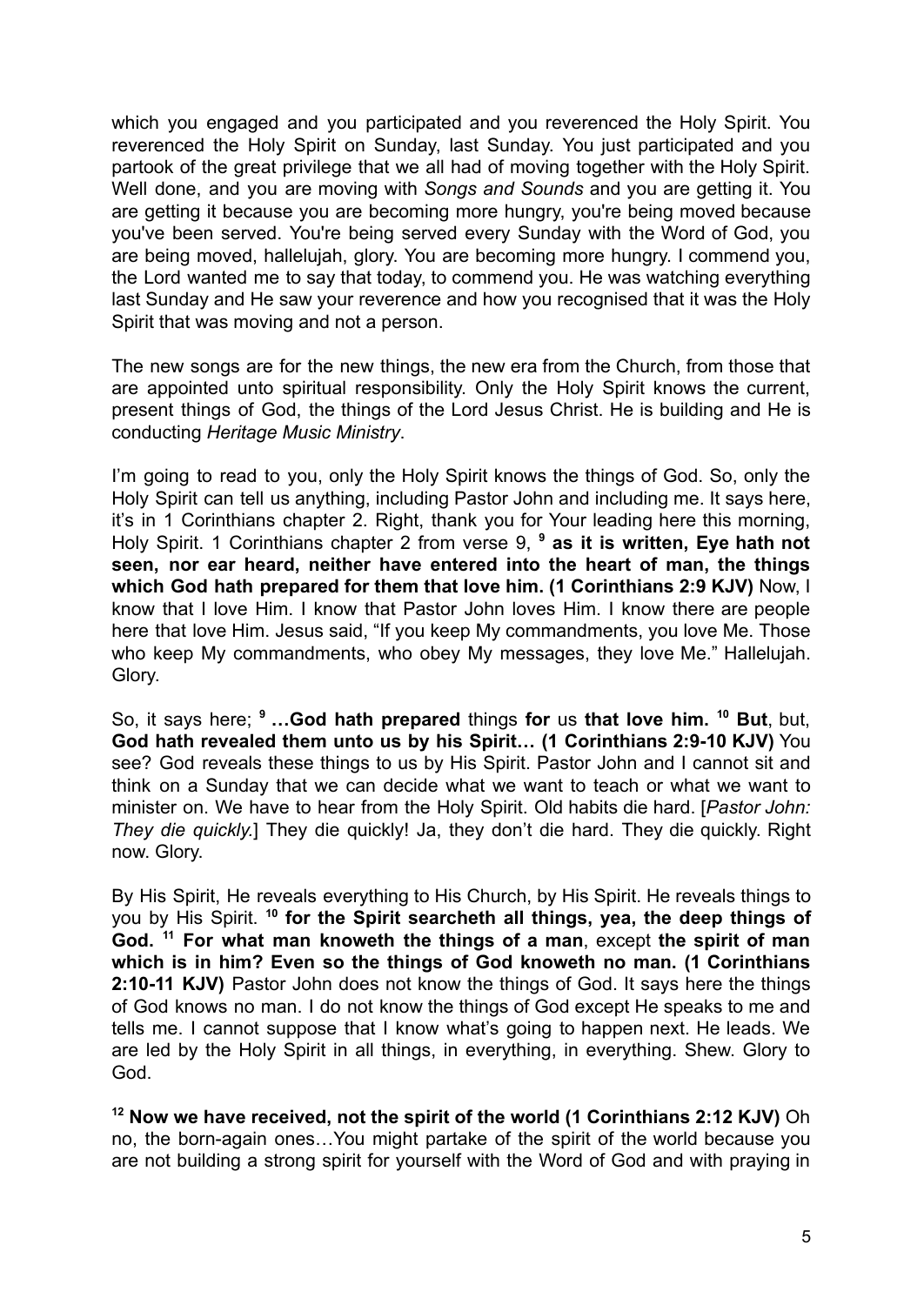the Spirit and purposing to walk in the Spirit. You may be partaking of the spirit of the world, but we've not been given the spirit of the world.

We've not been given the spirit of the world, **but the spirit which is of God; that we might know the things that are freely given to us of God.** I'm talking about music ministry this morning, now. **<sup>13</sup> Which things also we speak. (1 Corinthians 2:12-13 KJV)** So, we receive from Him instruction; "Sing the Psalms, Sharon, and I will come. I will give you legacy transfer as far back as David if you want it, but it is spiritually discerned." That's what I read to you last week. Then I speak, that's how I say, like Jesus, I say only the things I hear my Father saying. It's how you're supposed to live as a Christ being not speaking soul things.

You are to have a strong spirit, a strong spirit. Pastor John ministered that in the beautiful seven message series. A strong spirit. A strong spirit. Not a strong soul, determination and resolution and all that. A strong spirit is different to a strong soul. Do not suppose you have a strong spirit because you have a strong soul. You think you have a strong spirit because you have a strong mind and you have strong emotions and you have a strong will. That is not a strong spirit. A strong spirit comes from Spirit Words and Spirit life because you're putting it into your spirit and you're speaking Spirit Words and you're singing in the Spirit, 1 Corinthians 14, and you're praying in the Spirit and you're developing the fruit of the Spirit and you're communing and fellowshipping with the Holy Spirit. Same for all of us. This is important because God is wanting the Church, this church, to occupy the spirit realm dimensions, with *Sound and Song*.

Verse 14, **<sup>14</sup> but the natural man receives not the things of the Spirit of God. (1 Corinthians 2:14 KJV)** If you're going to be concerned with natural things, most of your time is taken up with your natural world and in your natural world, with your natural conversations, and your natural thinking. You're not, you are taking up all that space that actually should be spiritual, spiritual thinking, heavenly minded, setting your mind on things that are above, setting your eyes and putting the messages and filling your life with spirit life.

**The natural man receives not the Spirit of God for they are foolishness unto him. (1 Corinthians 2:14 KJV)** Why? Because he didn't get it spiritually. He didn't see. He didn't take it. Then it says here, very interesting, neither can he know them. You can't. If you're not spiritual, you can't see. You won't see. You can't, it's not possible for a natural man to see spiritual things. If you're natural all the time, your world will be natural. You might have glimpses, and sometimes you're in a Sunday morning service and it's like, Huh, oh, yeah. That's the Holy Spirit. Yeah, yeah. But you're not really seeing because Monday, Tuesday, Wednesday, Thursday, Friday, Saturday, natural, natural, natural. You suppose that a few moments on the Sunday morning services is going to outweigh all of the other six days of natural?

No, no. A strong spirit needs three square meals a day, at least. So, neither can he know them because they are spiritually discerned. Thank You, Lord, He is building and conducting, Heritage *Music Ministry*.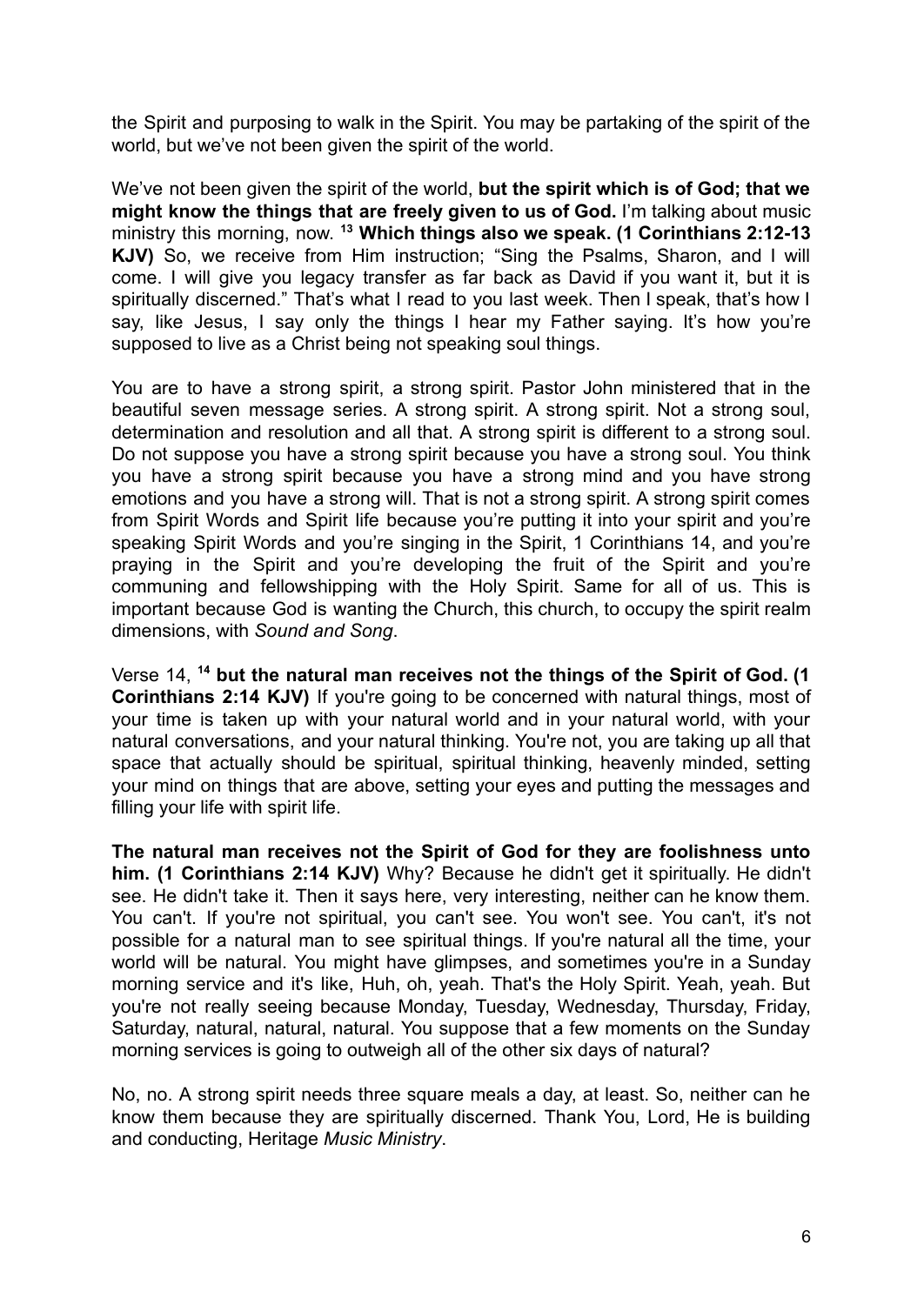Now I'm going to move right along, and I'm going to go, because the Lord told me to tell you that in His Music Ministry, in His local church, His order is of utmost importance to Him. I got taught these things by the Holy Spirit. A lot of things for Music Ministry, I must tell you, I learned, and I'm going to just go there quickly. I learned from a spiritual father of mine, Kenneth E. Hagin. Where we were planted in our church for 19 years, he was the spiritual leader of that church. Even though we were in South Africa, he was our spiritual leader. He would come over from time to time in the way that Brother Jerry comes up from time to time here. I learned many years ago, I'm going to just read to you what I learned, he was neither a singer nor a player of any instrument. In fact, his singing teachers said to him, you don't have to come anymore, but that meant nothing to him because he was spiritual. A spiritual man, a spiritual man.

*We must learn to flow with the Spirit. We must learn to minister under the anointing. We need to understand the role music plays in affecting the ministry.* Okay, then he talks about a scripture that I'm not going to go into, Second Kings three, where Elisha called for a minstrel, and his anointing was enhanced. What is the anointing? Oh, people, we have to be so reverent, it is God, the Holy Spirit moving. Either on you, in your heart or amongst us, upon us, within us, amongst us. That's what the anointing is. It's not an abstract thing. I would put a capital "A" every time I read the word Anointing. Hallelujah. It is God, the Holy Spirit coming upon.

Even in the Old Testament, He came upon, now He lives within. In the New Covenant, it says here, *when the minstrel played that the hand of the Lord came upon him, the hand of the Lord is the Holy Spirit. Bring me a minstrel. And the hand of the Lord came upon him when the minstrel played.* **(2 Kings 3:15 KJV)** The hand of the Lord came upon me, an example last Sunday, because of the Ministry of Music, it enhanced the Holy Spirit wanting to move, right? It enhanced, it helped.

The Music Ministry comes under Second Corinthians, I think it's Corinthians 12. **First Corinthians 12:28,** the Ministry of helps. Who does it help? It helps the Holy Spirit to be able to move in His church. Elisha went on to give the message of victory. *Music comes under the Ministry of Helps listed in First Corinthians 12:28. Thank God for the Ministry of music. The Bible has much to say about music in connection with worship. We know that music helps us to minister to God. If you play the right kind of music in your home, when you're praying or studying the Bible, you'll find what a difference it would make. Music affects all the ministries, it has something to do with the anointing in all of the offices, music can help all ministers, not just the prophets. It's, but it does seem to me that music has more to do with the prophets office than others because the Prophet must be so sensitive to the Holy Spirit.* Then he said this. *Sometimes I'll have the singers, musicians sing and play. If they sing the wrong song, however, they'll kill the anointing. Right? Why? Because we weren't being led by the Holy Spirit as to which song to sing.*

*The words and the tune and the rhythm may be right, but the song is still out of place. When this happens, the Spirit of God lifts from me, it goes as if it were a bird that flew away. No, the Holy Spirit doesn't stop indwelling me as a believer. But that anointing to minister lifts, music will affect the anointing, we are missing it in the area*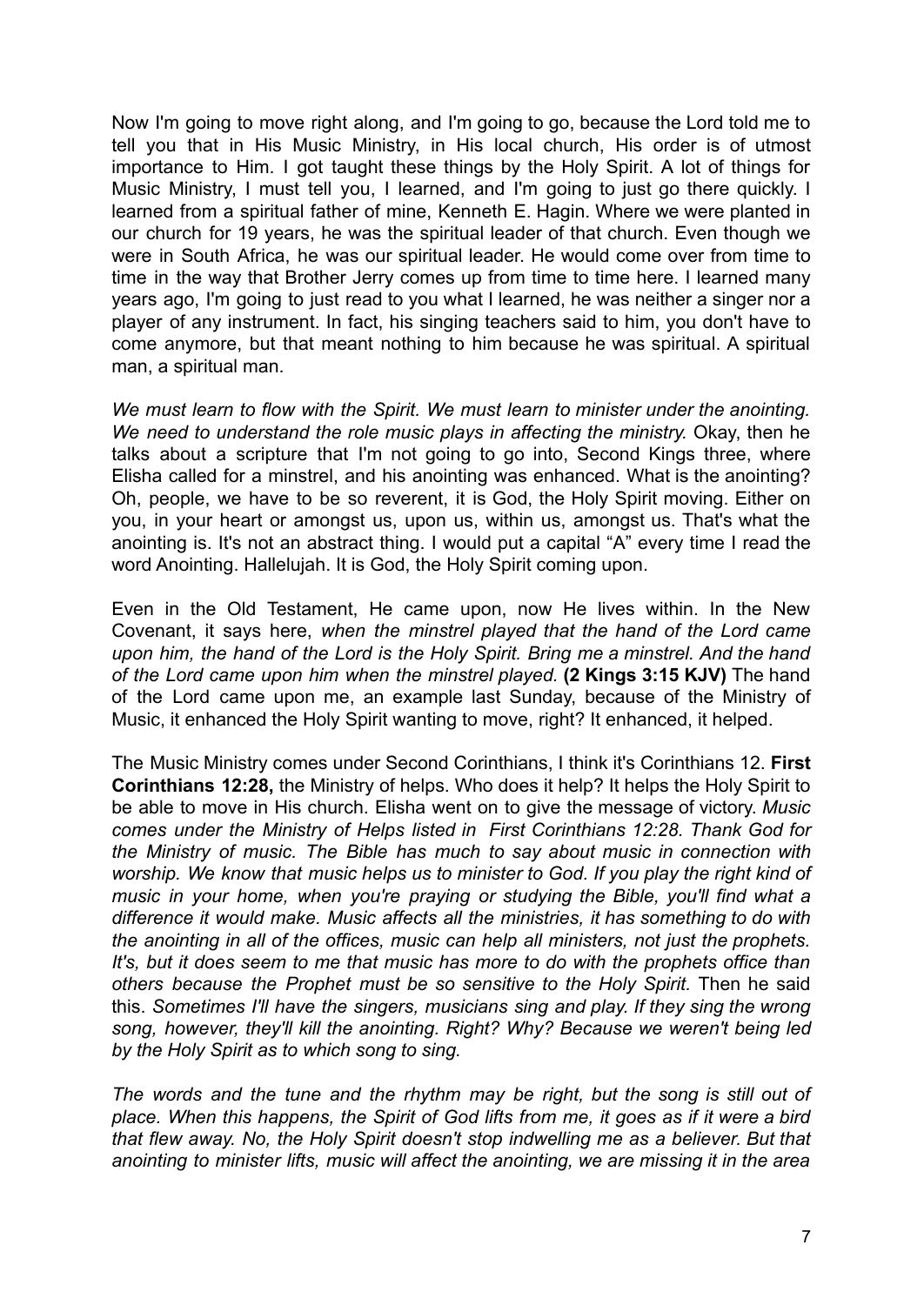*of the minstrel. Many times, musicians don't realize their responsibility. They stand in the office of "helps". They need to pray and get the anointing on them just as much as the preacher does. They need to develop a sensitivity to the Holy Spirit and learn how to flow with the Spirit. Singers shouldn't just get up and sing just to be singing. They need to be anointed, even the choir should be anointed. But people don't stop to pray before ministering in song. They come into the church from everyday life, laughing and talking. That's alright in itself because we need fellowship, but really that's natural. It isn't spiritual. Before singers minister,* singers. We'll see that, we're going to look at the order of God, why God wants spiritual people in a church to sing. Because it's what's in their spirit that comes out over the people. Now an instrument God will anoint, but an instrument is an inanimate object that God anoints. But a singer what's, in the singer in the spirit of a singer comes out of the mouth and washes out over the people.

It says here, *the singers, before singers minister, they need to take time to get alone with God, take time to pray, stay in His presence to be anointed with fresh oil. I have found that when musicians really flow with the spirit, it will cause the anointing to come on me stronger to stand in the office.* You see, he said here, *it's necessary that singers and musicians be in tune with the Spirit of God as much as the minister is, if they're not, everybody would be better off if there were no musicians participating in the service. That's the reason I don't want any kind of singing sometimes.*

See, I learned this. I learned this from these books that Jesus told Kenneth Hagin to write, that we'll be getting soon in our bookshop. Glory to God, Hallelujah. Glory to God. I learned these things when I was in my 20's. So, it says here, *Other things also affect the anointing. Sometimes the environment and certain people present*. Okay, I'm not going to go there now. So, there we go. That's where the Lord wanted me to go.

Now the next thing is He wants us to look at the order. In His Music Ministry, His order is of utmost importance to Him. If we seek Him in Music Ministry after God's order, if we desire His glory, His manifest presence, His manifest power, and His manifest goodness in our midst. If we desire His glory, His manifest presence, His manifest power among us, as Brother Jerry came, with those seven messages, *"Show me Your glory".* I'm still saying that every morning, *"Show me Your glory",* Thank you. You show me Your glory, Your manifest goodness, Your manifest power, Your manifest presence. Hallelujah. Glory.

If we are wanting that, in the church, then the pattern has got to be right, then the glory. God's glory. The pattern has got to be according to God. Second Chronicles 5, verse 12 to verse 14 out of the Amplified Bible, please. Now, this is important for you. Open your heart as you look at the scriptures, let the scriptures speak to you. See the order of God. **¹² And all the Levites who were singers—**not everybody where singers,—**all of those of Asaph, Heman, and Jeduthun, with their sons and kinsmen, arrayed in fine linen, having cymbals, harps, and lyres—stood at the east end of the altar, and with them 120 priests blowing trumpets;** now we know in the new covenant, we are all kings and priests unto God, but the Levites represents the five-fold ministry in the church. **<sup>13</sup> And when the trumpeters and**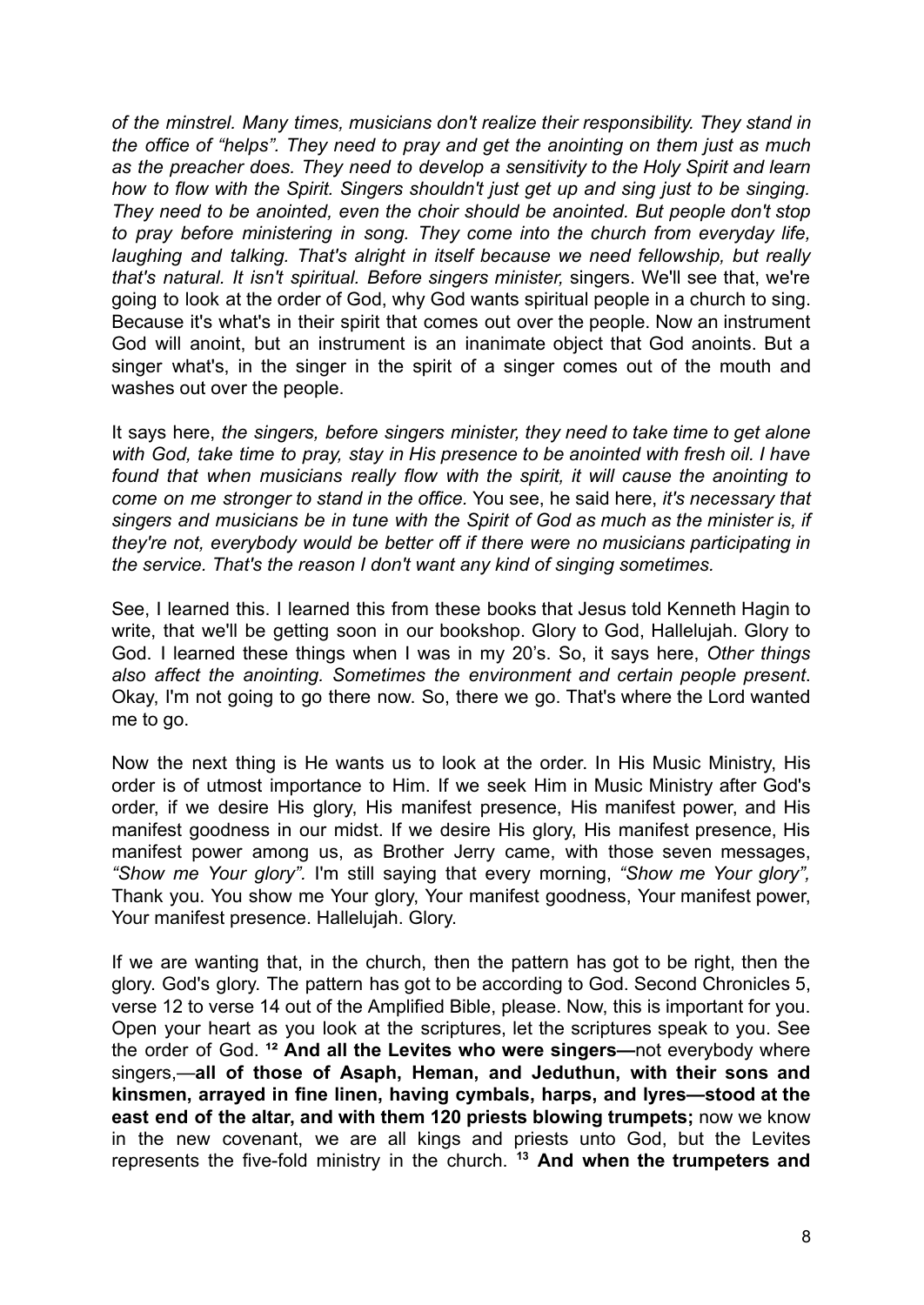**singers were joined in unison, making one sound to be heard in praising and thanking the Lord, and when they lifted up their voice with the trumpets and cymbals and other instruments for song and praised the Lord, saying, "For** *He* **is good, for His mercy** *and* **lovingkindness endure forever," then the house of the Lord was filled with a cloud,** because the order comes right from verse 12, **then the house of the Lord was filled with a cloud, <sup>14</sup> so that the priests could not remain standing to minister because of the cloud; for the glory** *and* **brilliance of the Lord filled the house of God. (2 Chronicles 5:12-14 AMP)** The glory! So, the pattern was right and the Glory manifested. We find it all over scripture, but I am sticking to the scriptures God has given me.

The tabernacle of David, it is very important for us to understand that the New Testament Church followed the pattern of the tabernacle of David when it came to Music Ministry. It is important for you to understand that. The New Testament Church followed the pattern of David's tabernacle for Music Ministry, Songs and Sounds. You are going to see this now in Acts 15:16-17. Now there is a lot more to what God is saying here about rebuilding the tabernacle of David, but the Music Ministry part is what I am focusing on here. So here is God. Here is God speaking here in Acts, Spirit of God saying, **<sup>16</sup> 'After this I will return And will rebuild the tabernacle of David, which has fallen down; I will rebuild its ruins, And I will set it up; <sup>17</sup> So that the rest of mankind may seek the Lord,—**so when the music ministry of the tabernacle of David can be restored by the Spirit of God in the Church. Mankind will seek God, it is part of the restoration of the tabernacle. **Even all the Gentiles who are called by My name, Says the Lord who does all these things.' (Acts 15:16-17 NKJV)**

Now, David, was a man after God's own heart, one of the reasons being, he loved God's presence. He desired God's presence. So, we're going to have a look and see what David did in 1 Chronicles 13 and this is from the Amplified Bible. Look what David did. A Psalmist, he was a Psalmist. He sang. He played an instrument. He wasn't a musical virtuoso, but he did sing, and he was a Psalmist. We're going to follow God's order. You're going to look here now. Here's David in chapter 13. Let me just give you some background. He wants the presence, the Ark coming back, the presence of God is coming and he's beside himself. Okay.

So, **<sup>1</sup> David consulted the captains of thousands and hundreds, even with every leader. <sup>2</sup> And David said to all the assembly of Israel, If it seems good to you, and if it is of the Lord our God, let us send abroad everywhere to our brethren who are left in all the land of Israel, and with them to the priests and Levites in their cities that have suburbs** *and* **pasturelands, that they may gather together with us. <sup>3</sup> And let us bring again the ark,** the ark of the Lord was symbolic of His presence, His manifest presence, His manifest power. **<sup>3</sup> And let us bring again the ark of our God to us, for we did not seek it during the days of Saul. <sup>4</sup> And all the assembly agreed to do so,** All the church agreed, **for the thing seemed right in the eyes of all the people. <sup>5</sup> So David gathered all Israel together,** now here comes the presence. This is the way David's bringing the presence. **<sup>5</sup> So David gathered all Israel together, from the Shihor, the brook of Egypt [that marked the southeast border of Palestine], to the entrance of**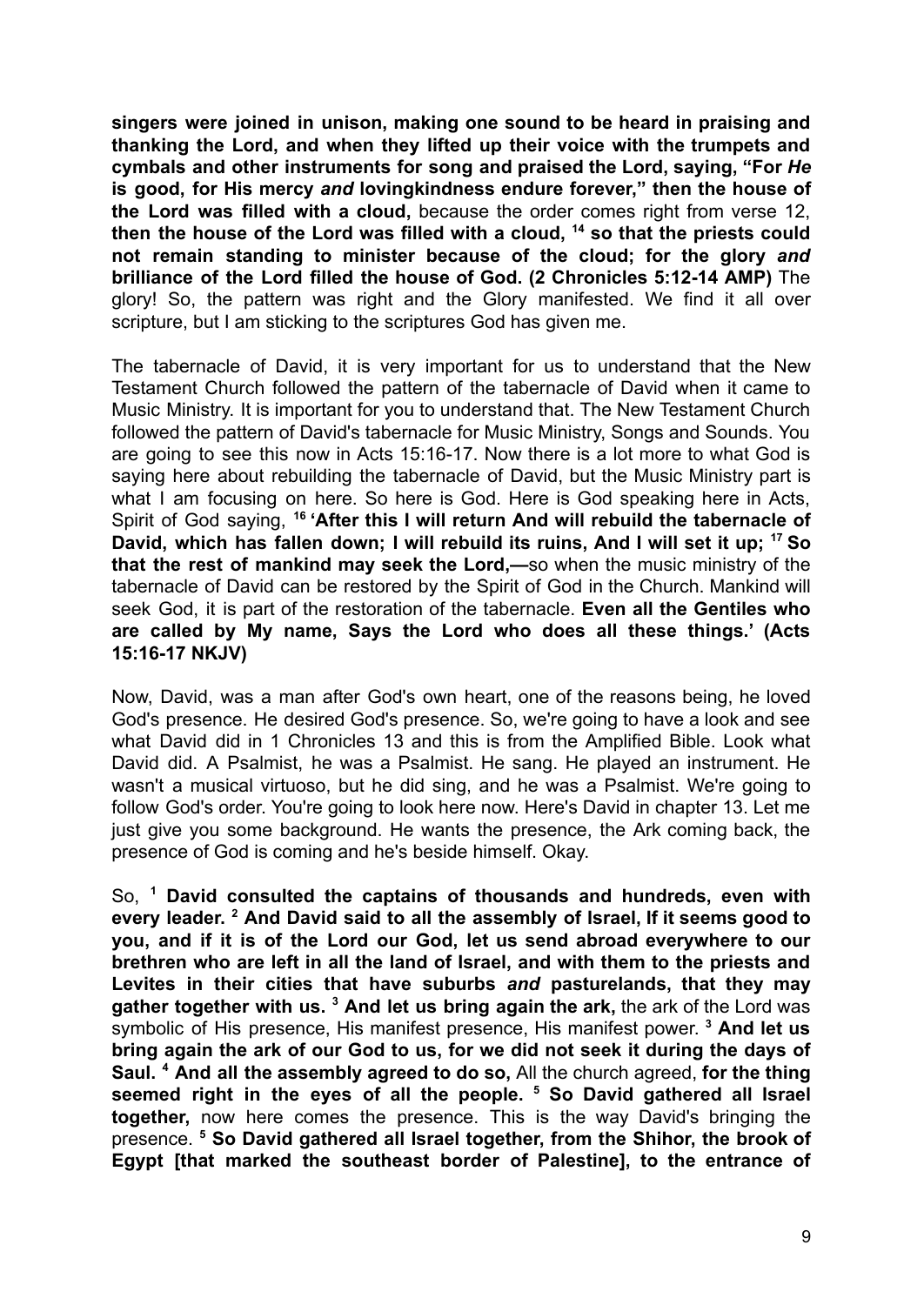**Hemath, to bring the ark of God from Kiriath-jearim. <sup>6</sup> And David and all Israel went up to Baalah, that is, to Kiriath-jearim which belonged to Judah, to bring up from there,** I'm gonna say, the presence of God, **the ark of God the Lord, which is called by the name of Him Who sits [enthroned] above the cherubim. <sup>7</sup> And they carried the ark of God on a new cart and brought it out of the house of Abinadab, and Uzza and Ahio [his brother] drove the cart. <sup>8</sup> And David and all Israel merrily celebrated before God,** we praising, we celebrated, we're so full of joy. Praise the Lord. Glory to God. We're so happy, we're so glad, we're doing everything that looks like being merry, and celebrating. They celebrated **with all their might, with songs and lyres and harps** and what could be wrong with that? I mean, they're singing to God, what could be wrong with that? **and lyres and harps and tambourines and cymbals and trumpets. <sup>9</sup> And when they came to the threshing floor of Chidon, Uzza put out his hand to steady the ark, for the oxen [that were drawing the cart] stumbled** *and* **were restive. <sup>10</sup> And the anger of the Lord was kindled against Uzza, and He smote him because he touched the ark; and there he died before God.**

**<sup>11</sup> And David was offended,** David was offended, but you know, all I want is Your presence, Lord. All I wanted was Your presence. I did everything, just bring Your presence. We just want Your presence, Lord. We sang and danced, and we praised. **<sup>11</sup> And David was offended, because the Lord had broken forth upon Uzza; that place to this day is called Perez-uzza [the breaking forth upon Uzza]. <sup>12</sup> And David was afraid of God that day, and he said, How can I bring the ark of God home to me?**

He should have asked that question first. How can I bring the ark of God home to me? How can we as a church, as a local church, and His Ecclesia, bring the presence of God to us? How can we? It will not be man's way, it will be God's way. It will be because the Holy Spirit has spoken, and we do what He says, we do what He says, then we bring the glory of God and we bring the presence of God, we bring the ark of God here. **<sup>13</sup> So David did not bring the ark home to the City of David, but carried it aside into the house of Obed… (1 Chronicles 13:1-14 AMPC)**

Now we're going to go to 1 Chronicles 15. It's very important for us to see this, today. This is training you, teaching you and preparing you to receive the fullness of *Sound and Song* in your hearts. This message, last week's message, this week and possibly if the Lord is willing the week after *Psalms and Songs* is released, that these are messages you will refer to so that you can have the full effect of spiritual sounds and songs in your own personal life. And we can have the full effect of the penetration in the piercing of spiritual songs in us as a collective greatness. Glory to God, because we want the presence of God. We want it His way, not our way.

Here we go. Verse one chapter 15, because chapter 14, you can go and see, he was all over the place, he went there, and he did this and he did that and he forgot about, you know he had to get over himself because he was offended at God. So chapter 15, **<sup>1</sup> David made for himself houses in the City of David, and he prepared a place for the ark of God and pitched a tent for it. <sup>2</sup> Then David said, None should carry the ark of God but the Levites,** he's given it some thought, and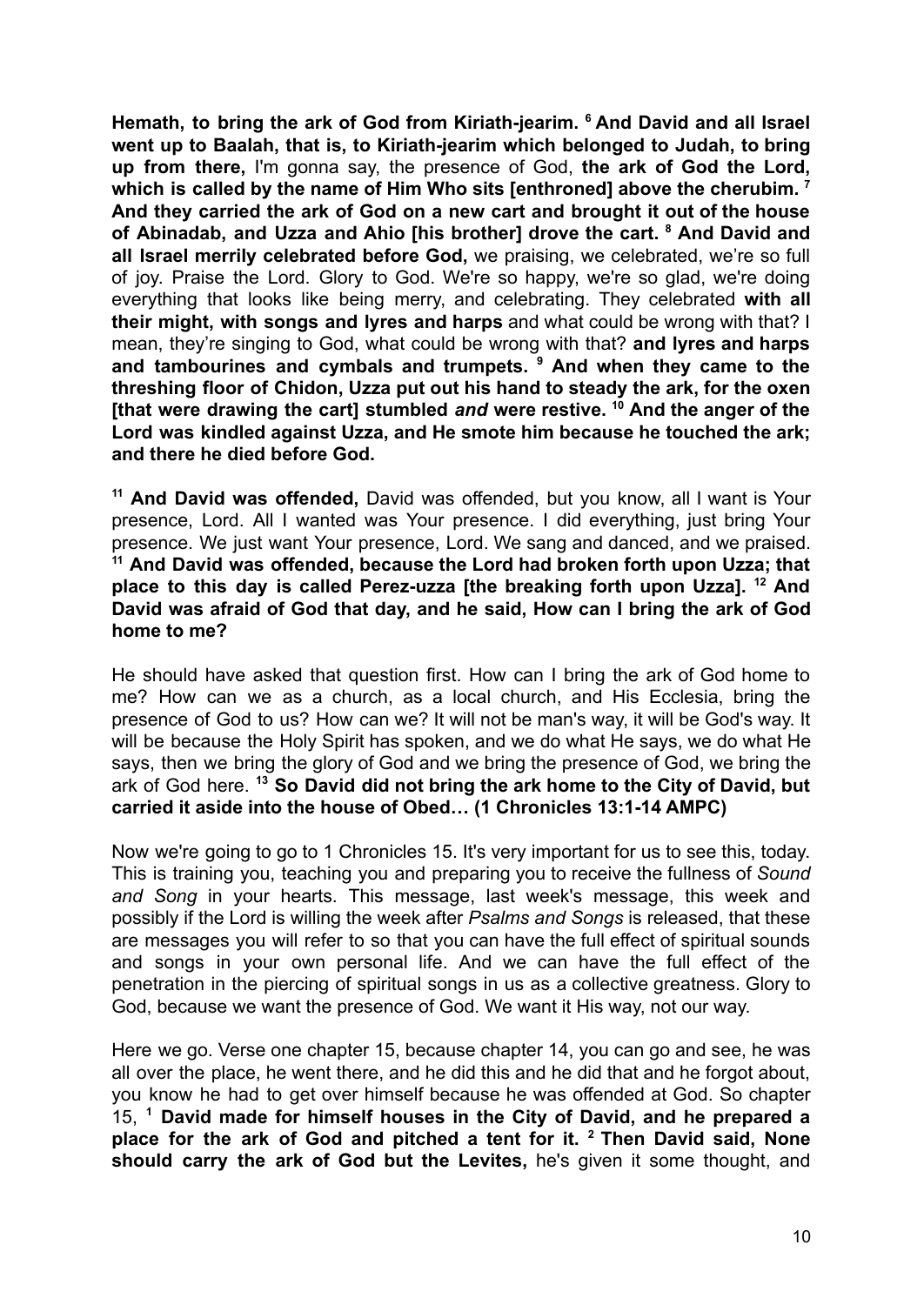meditation, he has been meditating on some scripture. **None should carry the ark of God but the Levites, for the Lord chose them to carry the ark of God and to minister to Him forever. <sup>3</sup> And David assembled all Israel at Jerusalem to bring up the ark of the Lord to its place, which he had prepared for it. <sup>4</sup> And David gathered together the sons of Aaron and the Levites: (1 Chronicle 15:1-4 AMPC)** Verse 12, **<sup>12</sup> And said to them, You are the heads of the fathers' houses of the Levites; sanctify yourselves, both you and your brethren, that you may bring up the ark of the Lord, the God of Israel, to the place that I have prepared for it.** Verse 13 is the verse, you should be underlining it in your Bible **<sup>13</sup> For because you bore it not [as God directed] at the first, the Lord our God broke forth upon us—because we did not seek Him in the way He ordained.**

We did not seek Him in the way He ordained. We just thought, we'll do it the way we want it and then his presence must just become, but because it was all out of God's order, there were consequences, there were consequences. **<sup>14</sup> So the priests and the Levites sanctified themselves to bring up the ark of the Lord, the God of Israel. <sup>15</sup> The Levites carried the ark of God on their shoulders with the poles, as Moses commanded by the word of the Lord.** See, David went and had a look at the writings of Moses. **<sup>16</sup> David told the chief Levites to appoint their brethren the singers. (1 Chronicles 15:12-16 AMPC)** So, it's the ministry, it's the fivefold ministries, responsibility for the spirituality of Jesus Music Ministry in his church to appoint, no self-appointed people. Because whom God appoints, He anoints.

**<sup>16</sup> David told the chief Levites to appoint their brethren the singers,** the singers, **with instruments of music—harps, lyres, and cymbals—to play loudly and lift up** their voices with joy.<sup>17</sup> So the Levites appointed Heman son of Joel; and of **his brethren, Asaph son of Berechiah; and of the sons of Merari their brethren, Ethan son of Kushaiah; <sup>18</sup> And with them their brethren of the second class**; **(1 Chronicles 15:16-18 AMPC).** So, there are classes here. Different classes of singers and that's not because we compare and we compete and we go, "I want to be the first class, why am I the second class? I want to be…" That's not heaven on earth, and it doesn't happen that way in heaven. It's the order of God.

And then it says here, **¹**⁸ **…Zechariah, Aziel, Shemiramoth, Jehiel, Unni;** God names them; **Eliab, Maaseiah, and Benaiah were to play harps [resembling guitars]** set to Alamoth [probably the treble voice]; <sup>21</sup> Mattithiah, Eliphelehu, and on and on, **were to lead with lyres set to Sheminith [the bass voice].** Here's Chenaniah; Here's Chenaniah, leader of the Levites. **²² Chenaniah, leader of the Levites in singing, was put in charge of carrying the ark** *and* **lifting up song.** Now, Pastor John is the spiritual leader over everything, but here is a type of what Pastor John put me in charge of.

**²² Chenaniah, leader of the Levites in singing, was put in charge of carrying the ark** *and* **lifting up song.** "Sharon, the ark. I'm holding you responsible for the spirituality, for My presence to be able to come in *Sound and Song*." ²² **He instructed about these matters because he was skilled** *and* **able. (1 Chronicles 15:18-22 AMPC).** Not because he was skilled and able in an instrument, but he was able spiritually. Because he was a Levite, he was skilled and able, spiritually. And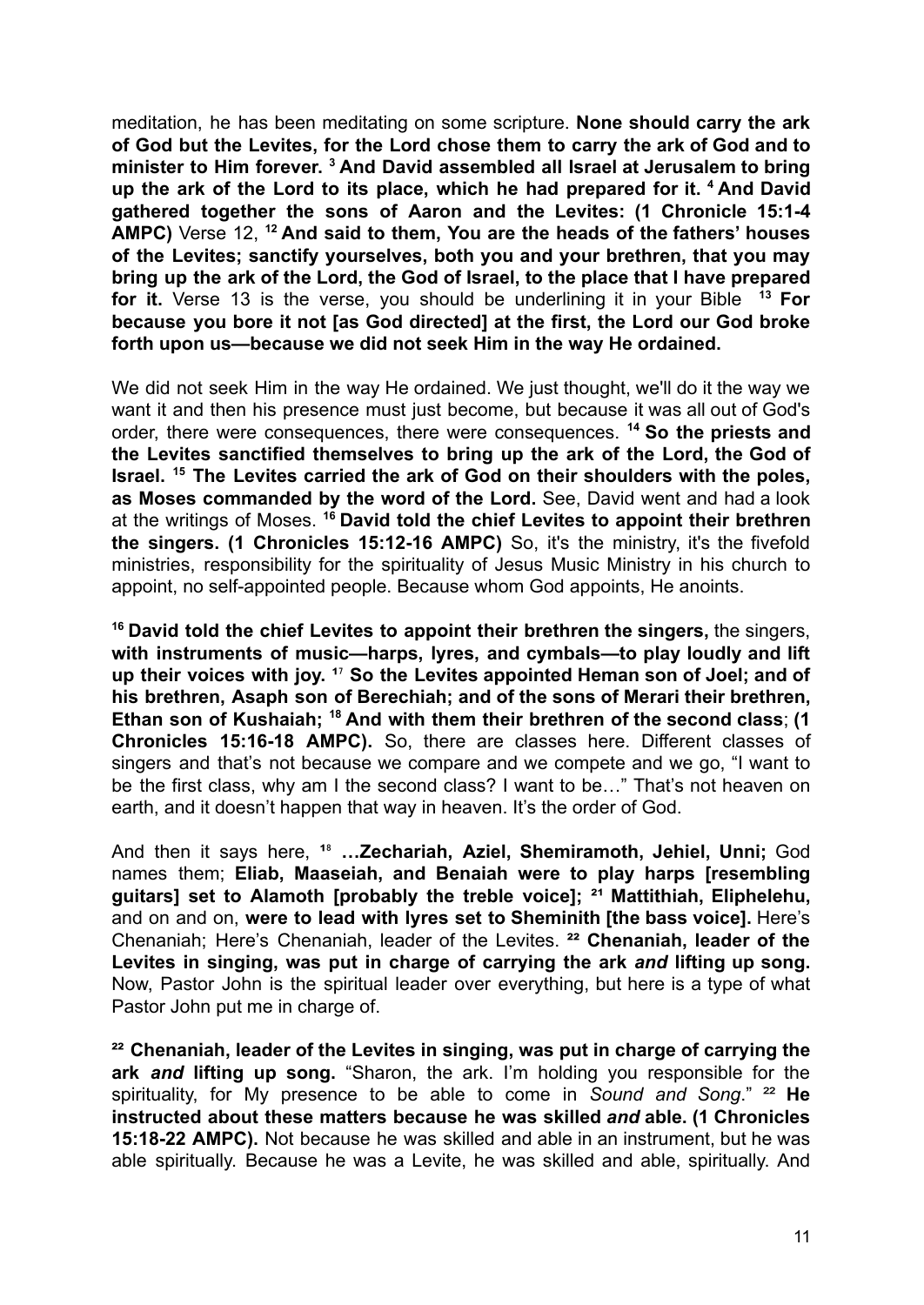then it says here, verse 26, **²**⁶ **And when God helped the Levites who carried the ark of the covenant of the Lord [with a safe start], they offered seven bulls and seven rams. ²**⁷ **David was clothed with a robe of fine linen, as were the Levites... (1 Chronicles 15:26-27 AMPC).**

Clothed with a robe of fine linen; the singers; that's a symbol of purity. They lived clean. They lived clean before God. They sanctified themselves. They set themselves apart for this helps ministry, to serve the Lord Jesus, the great God, Jehovah. He is merciful, and then it says here, and the singers ²⁷ **the Levites who bore the ark, and the singers,** that the Levites had appointed, **and Chenaniah, director of the music of the singers.** This is not a technical musical director. This is a spiritual musical director. Hallelujah. This is one whom the Holy Spirit can direct; use to direct all instruments and all singers. It's God's Order. When God's pattern is right, His glory is manifest.

So, here it says, ²⁷ **David also wore an ephod. ²**⁸ **Thus all Israel brought up the ark of the covenant of the Lord with shouting, sound of the cornet, trumpets, and cymbals, sounding aloud with harps and lyres. (1 Chronicles 15:26-28 AMPC)**. They were doing the same thing that they tried to do in chapter 13, [*to audience*] can you see that? Now they're doing it in chapter 14. **²**⁹ **As the ark of the covenant of the Lord came to the City of David…** all right, we won't go there, but this all worked. This all worked, he appointed Levites, look at chapter 16, let's go there.

Verse 4, ⁴ **He appointed Levites to minister before the ark of the Lord and to celebrate [by calling to mind], thanking and praising the Lord, the God of Israel… (1 Chronicles 16:4 AMPC).** Do you see the order, instructing song. I'm not going to go into that anymore, I think you understand Chenaniah's responsibility. Here we go; Chenaniah. Who instructs Cheneniah about the song? The Lord, the Holy Spirit, through the Holy Scriptures. Who put Cheneniah in charge of lifting up the song, of bearing the ark, and what he had to do in procession? Not himself. He was not self-appointed.

It was recognised by those around him that because he was instructed by God in that which was to be observed in it; it was his responsibility because he had been taught and was learnered in song. To be learnered in spiritual songs is very different than to be learnered in the natural world singing. Oh, Jesus, Jesus, Jesus. He was responsible, so to speak for the spirituality of the song, and of singing.

Next point. "Where do you want me to go here now, Lord?" Jesus, Jesus, Jesus. So, here we go now… big thing, and I will finish it at another time, but I'm going to go now. Revelation 18. God has been speaking it to us since last year. "Come out of Babylon! Come out of Babylon! Come out of the world system." Right, here's Revelation 18, verse 1, **¹ And after these things I saw another angel come down from heaven, having great power; and the earth was lightened with his glory. ² And he cried mightily with a strong voice, saying, Babylon the great is fallen, is fallen, and is become the habitation of devils, and the hold of every foul spirit, and a cage of every unclean and hateful bird. ³ For all nations have**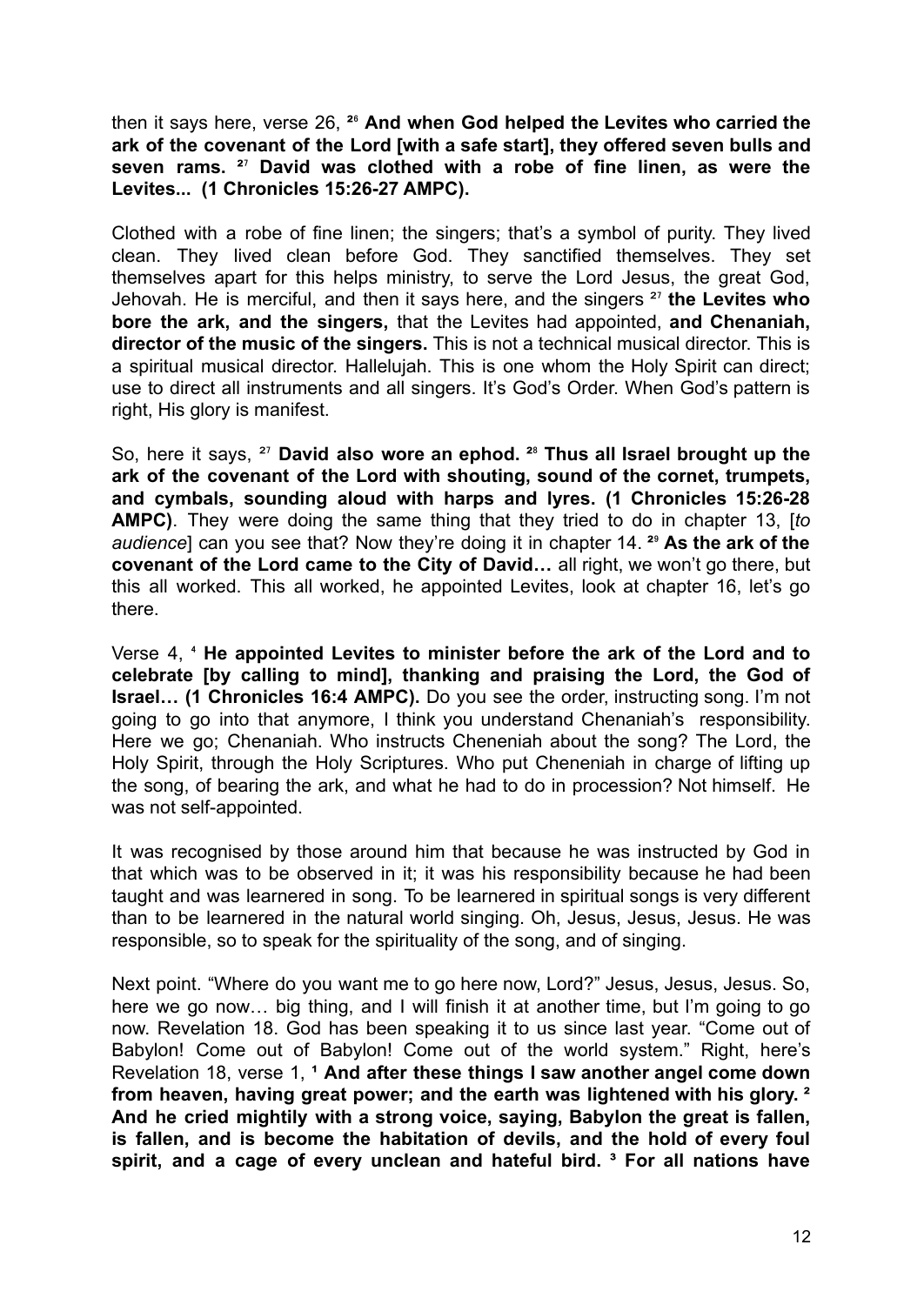**drunk of the wine of the wrath of her fornication, and the kings of the earth have committed fornication with her, and the merchants of the earth are waxed rich through the abundance of her delicacies.** ⁴ **And I heard another voice from heaven, saying,** this is Jesus, **come out of her, my people, that ye be not partakers of her sins, and that ye receive not of her plagues.** ⁵**For her sins have reached unto heaven... (Revelation 18:1-5 KJV).**

Now, we're going to verse 21 of the same chapter. <sup>21</sup> And a mighty angel took up a **stone like a great millstone, and cast it into the sea, saying, Thus with violence shall that great city Babylon be thrown down, and shall be found no more at all.** Verse 22; very important prophetically for us, in our church right now. It's what the Spirit of God said to me, this year. **²² And the voice of harpers,** harpers, those that play instruments; **and musicians, and of pipers, and trumpeters, shall be heard no more at all in thee. (Revelation 18:21-22 KJV).**

Okay, so this is what He said to me… What Babylon means, I gave you that with *I Will Take The Children.* It's an environment devoted to materialism, desire for fame, sensual pleasure, noted for wickedness, it oppresses God's people. It has occupied the spirit realm dimension of sound and song and music, and God says it will no more because He has found a church that will occupy the Spirit realm, that will obey the Holy Spirit with *Sound and Song* so that God can have the realm of the Spirit occupied. You will still hear the sounds and songs of Babylon, but they will no more have the impact and the effect and the influence on mankind like they used to. That time is over because it's the time of God.

God's desire is for the church to rise up with *Sound and Song* and occupy the Spirit realm dimensions for Him. Because Jesus defeated Satan, and Satan has been using his dark forces, Satan has been using his dark forces in *Sound and Song* to impact and influence and bring devastation to the lives of young men and young women and teenagers. Satan has used it, and God says the sound of Babylon, He said to me, *"*The power of Babylon music has fallen." He said, "The Power of the Babylonian Sound of Music has fallen, it will never rise again*."* They will still play now, but now the Lord occupies the spiritual realm. The Lord God Almighty, His Sound of Music will now be heard in the earth. Because that's what Pastor John said about, '*To Occupy*' in 2017. "We are to occupy spirit realm dimensions. We occupy just by being obedient to the Holy Spirit in sound and in song. We occupy it.*"*

God can say this, and He says, it now in this new era of His church, He is making all things new in it. God has every right to say, *"*The sound of minstrels, and harpists will not be heard in you anymore." You'll no longer impact the lives of men and women. That's why He brought that Word out of Pastor John. The Spirit of God brought it out of Pastor John. This sound will now pierce and penetrate and bring people to Jesus. This sound will now occupy the realm of the Spirit. So, He can say this, and He does do it now, in this His new era of His church.

I want you to see the scriptures. Okay, Revelation 18:22, Message Bible, right. Are you with me? **<sup>22</sup> Silent the music of harpists and singers - You'll never hear flutes and trumpets again. Artisans of every kind - gone; you'll never see their**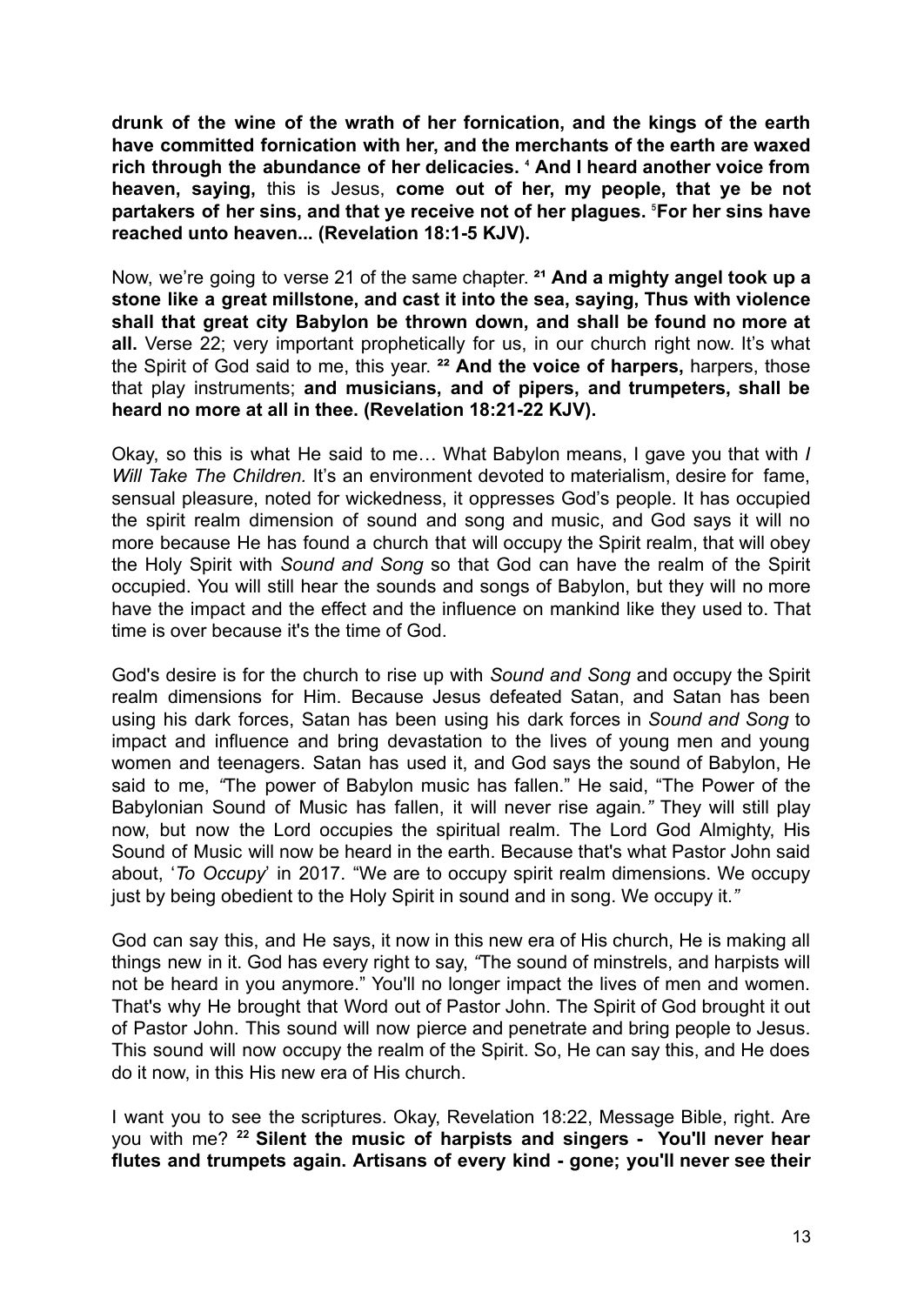**likes again. (Revelation 18:22 MSG).** Isaiah 24 verse 5 to 11, Message Bible, **5-11 Earth is polluted by its very own people, who have broken its laws, disrupted its order, violated the sacred and eternal covenant. Therefore a curse, like a cancer, ravages the earth. Its people pay the price for the sacrilege. They dwindle away, dying out one by one. No more wine, no more vineyards, no more songs or singers. The laughter of castanets is gone, the shouts of celebrants, gone, the laughter of fiddles, gone.**

The Lord showed me this in my Spirit, Pastor John. He showed me that even though worldly music is still going to carry on, it's going to be so empty inside because now His church occupies the spirit realm. They're not going to be able to have the involvement of that soul thing that the devil works through anymore. God is occupying the spirit realm. **5-11 ... no more songs or singers. The laughter of castanets is gone, the shouts of celebrants, gone, the laughter of fiddles, gone. No more parties with toasts of champagne. Serious drinkers gag on the drinks. Their chaotic cities are unlivable. Anarchy reigns. Every house is boarded up, condemned. People riot in the streets for wine, but the good times are gone forever - no more joy for this old world. (Isaiah 24:5-11 MSG).**

Why? Because God so loved the world. **God so loved the world, that He sent His only Son, Jesus that whosoever should believe in Him shall not perish but have eternal life. (John 3:16 NKJV)** And God is now going to occupy the Spirit realm dimension with *Sound and Song*, to pierce and penetrate the hearts of young people. Boys and girls and teenagers. Hallelujah.

Ezekiel 26:13 and 14 from the New King James. God does this, there comes a time in the heart of God when it's the time of God and He just goes [*Pastor Sharon drawing a line on the floor with her foot*] that's it. Babylon has fallen. The power of Babylonian music has fallen, the power of it. It's over. Why? Because there's a church obedient. There's a church obedient and like—I've always said I will not be so presumptuous as to say we are the only church. But one thing I know, one thing I know, wherever there is a legitimate Legislative Assembly at the local church that is listening to the Holy Spirit, they'll have the same thing. Their music will rise to occupy the realm of the Spirit. Hallelujah. Glory to God.

Here we go, Ezekiel 26 verse 13, I will put an end. Who is this? It's God speaking. This is God speaking. **<sup>13</sup> I will put an end to the sound of your songs, and the sound of your harps shall no more be heard. <sup>14</sup> I will make you like the top of a rock; you shall be a place for spreading nets, and you shall never be rebuilt, for I the Lord have spoken, 'says the Lord God. (Ezekiel 26: 13-14 NKJV).**

So our fight is not against flesh and blood. It's not against flesh and blood, music. It's not against flesh and blood. Our fight Pastor John, in the scripture, Ephesians 6 verses 10 to 12, out of the New Living Translation, he brought it. Finally **<sup>10</sup> A final word; Be strong in the Lord and in His mighty power. <sup>11</sup>Put on all of God's armour so that you will be able to stand firm against all strategies of the devil.** One of the strategies that the devil has been using has been in *Sound and Song* to capture the lives of men and women and mankind. **<sup>12</sup> For we are not fighting**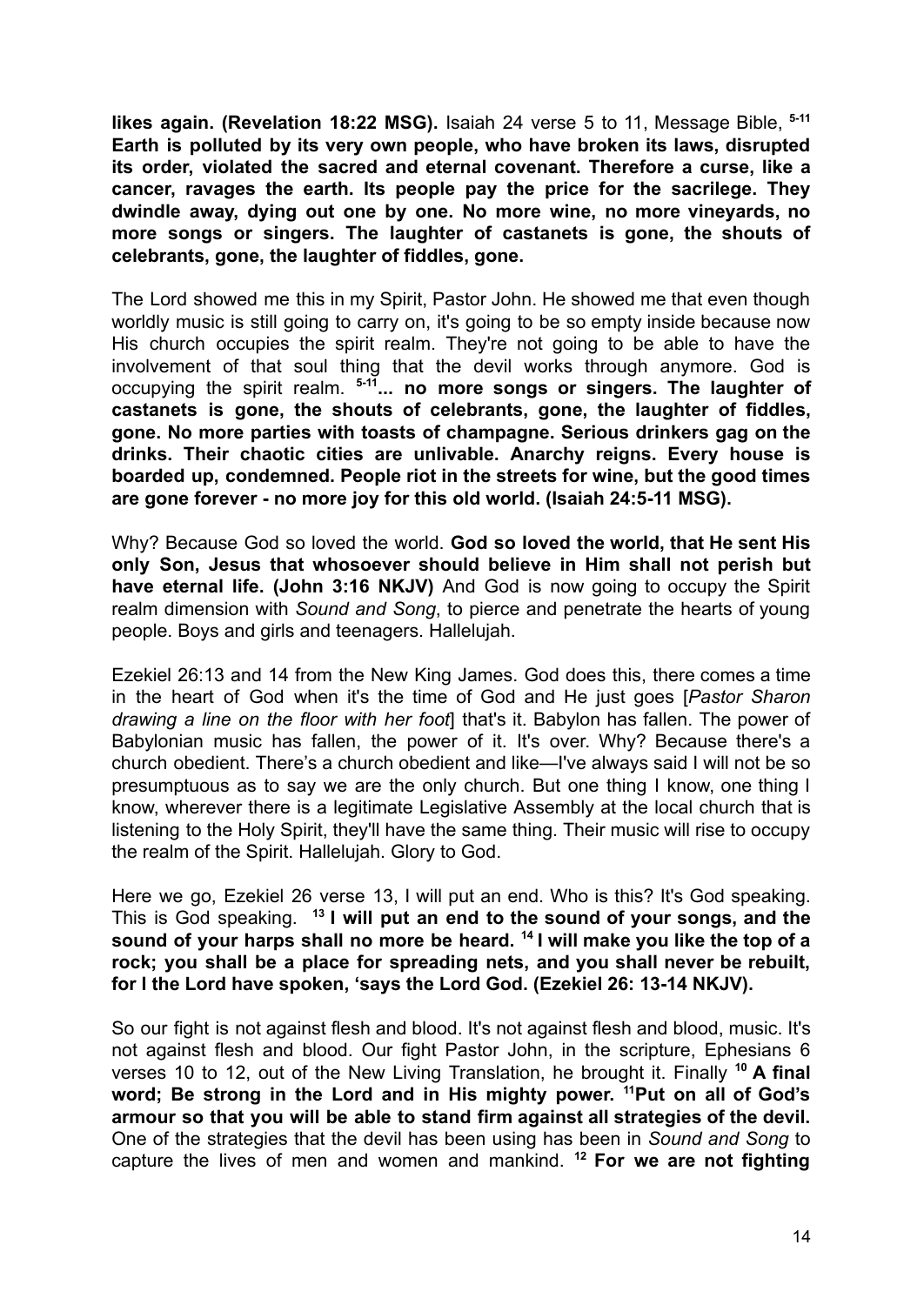**against flesh-and-blood enemies, but against evil rulers and authorities of the unseen world, against mighty powers in this dark world,** We are not fighting against flesh and blood enemies, I want to go to verse 12, in music, **<sup>12</sup> … but against evil rulers and authorities of the unseen world, against mighty powers in this dark world and against evil spirits in the heavenly places. in the spirit realm dimensions. (Ephesians 6:10-12 NLT).**

**Revelation 12:9, <sup>9</sup> And the great dragon was cast out, that old serpent called the devil and satan, which deceives the whole world. He was cast out. Revelation 12:9 KJ21)** I am telling you now, God is having His way. The whole world, Pastor John said, he is trying to stop everyone from understanding who Jesus is and *Walking In The Light*. He is against the whole world, the whole world, he said this—Pastor John—"You think the devil doesn't have strategies? He's got strategies against mankind. He has strategies with mankind*."*

He said to me, Psalm 137, King James Version, He spoke to me, He spoke to me the Holy Spirit speaks to His church. He said this, **<sup>1</sup> By the rivers of Babylon, there we sat down; And we wept when we remembered Zion,** Zion is the church**. <sup>2</sup> We hung our harps upon the willows in the midst thereof. <sup>3</sup> For there they that carried us away captive required of us a song, and they that wasted us required of us mirth**, **saying, "Sing us one of the songs of Zion!"** So, that's what the spirit realm that has been occupying *Sounds and Songs*, they say, "Church, sing your little songs of Zion. Sing your little church songs with mirth, sing it, sing them. You're so full of the world, you're so full of Babylon, sing them."

The Spirit realm has been laughing at the church, at the church *Sounds and Songs*, because of the hearts of people, full of Babylon, full of worldly things. **"Sing us one of the songs of Zion!"** And this is their reply. **<sup>4</sup> How shall we sing the Lord's song in a strange land?** (**Psalm 137:1-4 KJ21)**. And the Lord said to me, "Sharon, how does my church sing my songs in Babylon? When they're entrenched in the world system? How do they sing my songs?" How can you sing the Lord's song in a strange land? The world system is strange to us. Babylon is strange to us. How shall we sing the Lord's song in a strange land? When you are partaking and participating of her plagues, partaking of her sins, loving the world. The pleasures of it, the Lord asks me.

So, that's where I'm going to stop. I can give you a little, I can't go to this next one Pastor John. But the Lord showed me, He gave me this Word. He gave me this Word. Maybe I'll finish off with this now and pick up there another time, just it's not that long Pastor John, but the Lord said this. He used these words with me. We will rock you. The Father spoke. Capital "W", Father, Son, and Holy Spirit, along with His Church, will now rock the world. He said, "I've always owned those words, they are My Words and Satan used them." He said, "My Word is full of it." Joel 3 verse 16. Isaiah 2 verse 19, I will shake, I will shake, I will shake, I will shake. I will own these words. Now own them with Me. I've always owned them. They're in My Word all over the place US, capital US, and the Church, We will rock you.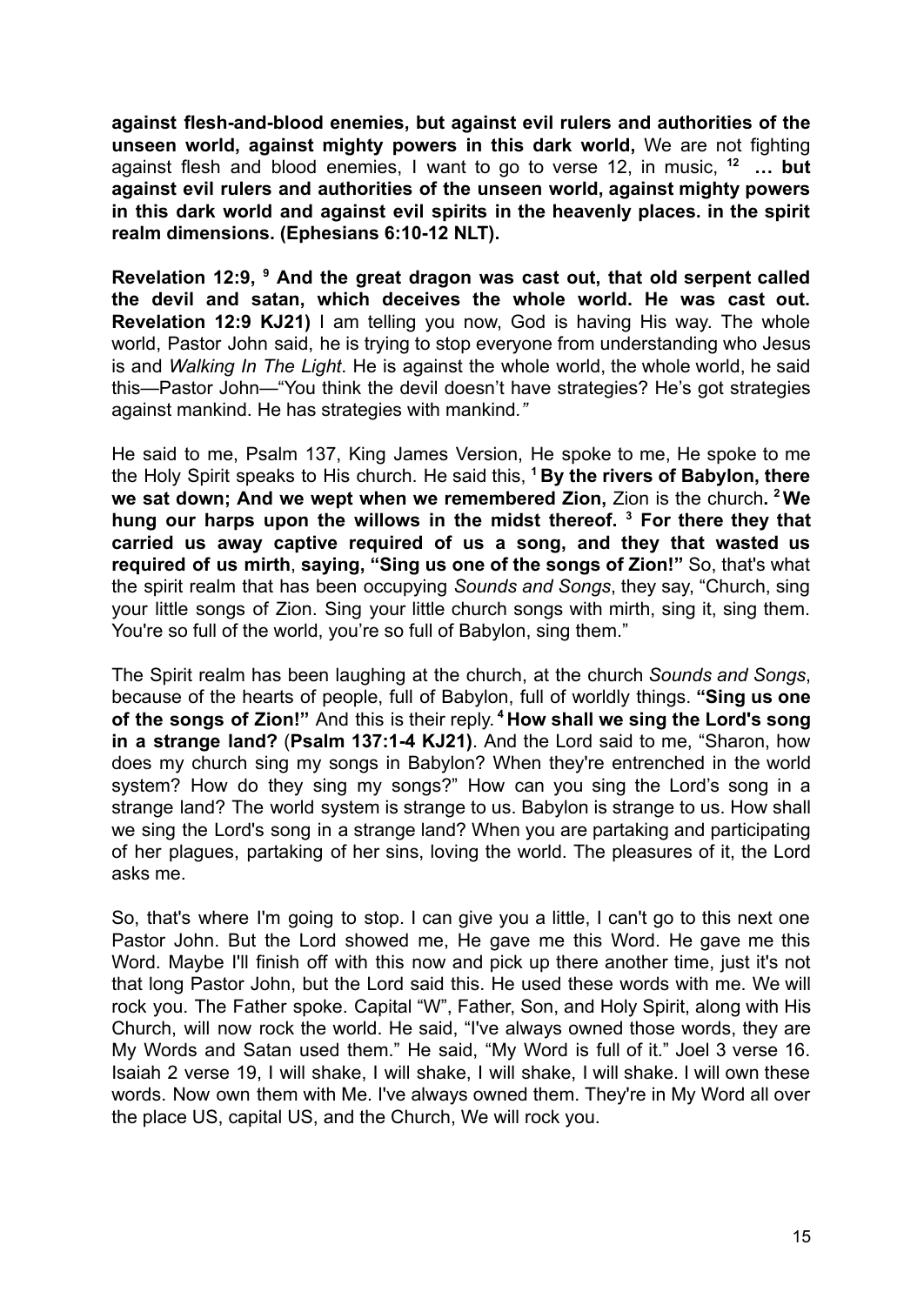Who's the you? You principalities, you powers, you rulers of darkness. You spiritual wickedness in the heavenly places. Jesus has already rocked their world when He died and rose again. He made a spoil of principalities and powers, made a show of them openly triumphing over the devil in the cross and in His resurrection. I am the Rock. That's the space we're occupying now. I'm the Rock of Ages, through Me and that part of My Church that's built on Me. We will rock and startle in astonishment and disturbed greatly, We will shake violently, We will days with vigorous blows. I am a now generation, God moving in My now generation Church.

Hebrews 12 verse 26, The earth was rocked at the sound of His voice. And then He said this to me, Pastor John, the champions are in Hebrews 11. Men and women that the world are not worthy of, the champions. He gave me Isaiah 42 verse 10, and He said, "Sing a song, such as has never been heard in the heathen world. Never, sing a song such as has never been heard in the heathen world." He wants nothing of Babylon in His sounds and His songs. He wants nothing in us, it will even try to compare His songs to those of the world.

Let the inhabitants of the Rock sing. Rock, I will rock, I will shake, I will shake. So now, We will rock you. I'm just going to read this, lyrics written by Brian May, lead guitarist of Queen, We are the champions. Freddie Mercury, *We Will Rock You*, was written by Brian May and his inspiration came from the same place that—interview Brian May, I'm reading from an interview that they interviewed him with, came from the same… his inspiration. Brian May's inspiration came from the same place as Freddie's. I just leave that with you. The inspiration came from people that loved Jesus? *Neither of them knew it. This inspiration saw them independently write the anthems with the same goal to have a chant which brought crowds together.*

Neither songwriter saw it as a battle in both songs became important for the band, still have their place as epic rock anthems. No more. No more. They may sing it still, but it will never have the impact and the effect ever again on mankind that it has had. The inspiration for these songs came at a gig in Bingley Hall in Stafford on May 29, 1977. The band performed their sets which including the 1970 mega-hit Bohemian Rhapsody, and came up off the back of a huge tour. Brian May in an interview, *"But at this gig in Stafford, something magical happened, magical. As the gig was coming to a close, the audience began to sing. You'll never walk alone in unison, and Brian May told Radio One of this moment, we were just completely knocked out and taken aback. It was quite an emotional experience really,* see these, the soul emotional not spiritual.

*And I think these chant things are in some way connected with it later* told NPR. *The audience was responding hugely, and they were singing along with everything we did. I remember talking to Freddie about it. And I said, obviously we can't fight this. This has to be something which is part of our show. We have to embrace it. The fact that people want to participate, and we sort of looked at each other and went, hmmmm, how interesting.* Independently, the songwriters went away and wrote and for Brian, the stomp and clap motif of "*We Will Rock You*" came to him, came to him the following morning.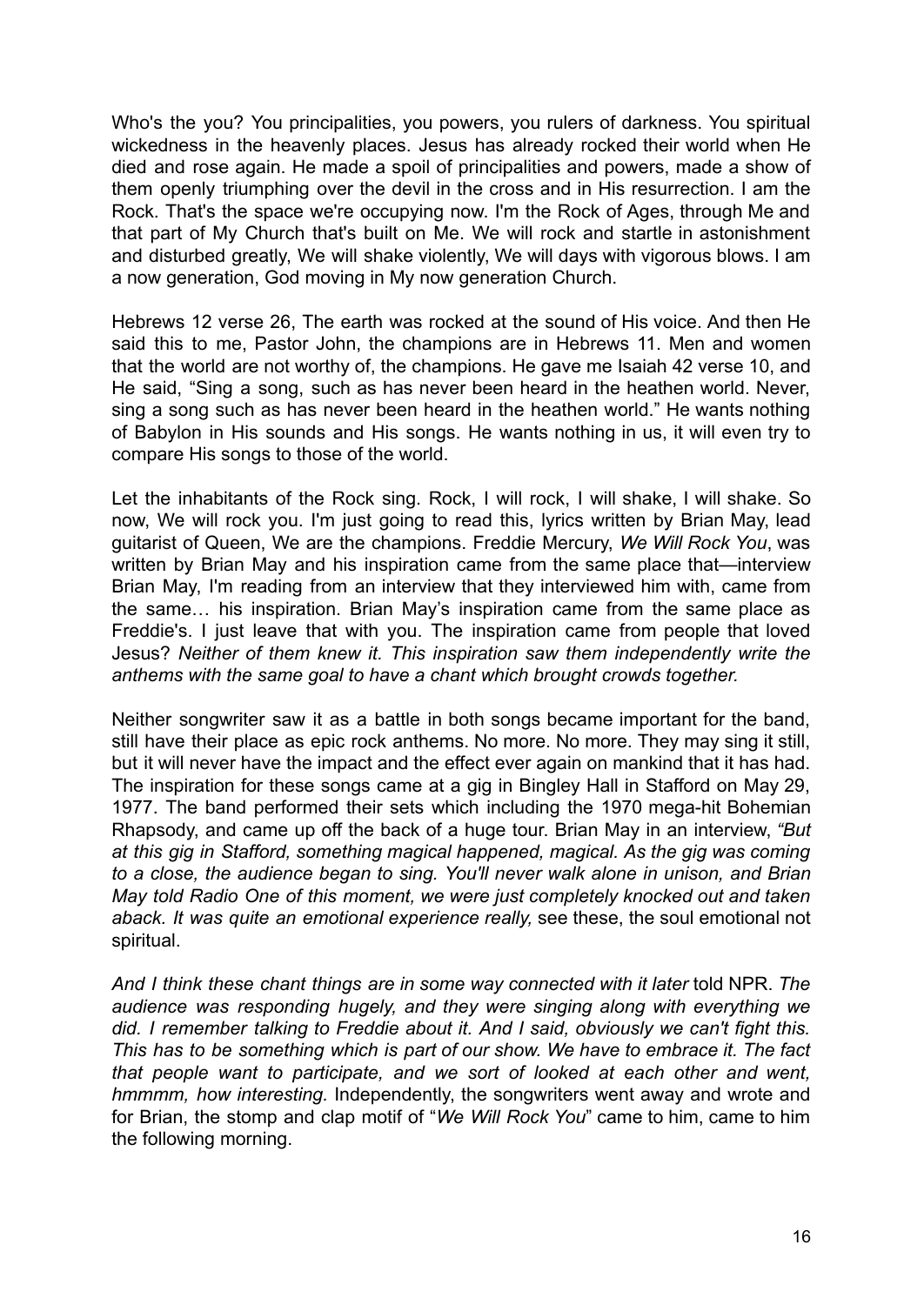*"We will, we will rock you" is a cry full of surety and confidence that we will rock everything.* This is what Brian May said, *but it was also a realization that our power is limited. Chanting "We Will Rock You" is fortifying. But in the end, we realize how little power we actually have. Once you admit you're powerless, you're motivated to find a higher power. Brian called the song, unifying and positive. And "We are the champions" has become an anthem for victories.* Well, the Lord says He's about to rock this world. The Lord wanted this out today my darling, Pastor John. I'm done now. Yes please, Pastor John.

[P*astor John making his way to the pulpit*] Wow. What a teaching. Praise the Lord. So, there are a few things I just want to say. What you heard today is not what's going to happen next Sunday. This was serious teaching that came upon Pastor Sharon, in her authority, and the mantle that rests upon her to bring this message. You need to receive it because God authorized her to bring it, and He revealed it to her. I recognized a long, long time ago, in a very early part of our marriage. Actually, I recognized that she had a stronger anointing on her for this that grew and developed over the years. And now is the time for it to come out in its fullest strength. So, next Sunday, when we release *Song of Psalms*, it's going to be a joyful, blessed occasion. This message had to come out to prepare our hearts to receive a new sound, and to not look at songs that we have seen and heard before in the same way. Because even though the words may sound the same, God is bringing an anointing because the Word of God has released it. The Word of God has released it. The Spirit of God has had a say in what is now going to happen. Amen.

Again, this that is happening is not the first. This has been in our hearts for 20 years. You know when the Lord showed me that we would be a church that would bring a sound, I didn't get the full scope of it. But I was immediately obedient to Him up to 20 years ago. The time and the fullness of it has come now. And so *It's the Time of God*. Praise the Lord.

Next Sunday, you're going to participate and enjoy, Pastor Sharon and I, celebrating 40 years of marriage. The reason we want you to celebrate with us is because we have had 40 years of sweetness, joy, and great depth in our marriage. I want you to hear this with your ears. The church has got no fewer, I'm talking about the church in general, has no fewer divorces than the world out there. There are as many divorces happening in the church, as outside the church. Why? Because the spirit of division that's in the world has come into the church. So, we cannot say that what happens in the world, the church just follows. Come on, stay with me now. We can't say because the church, the world has excellent music, that that same music must come into the church. God's creating His own sound.

The marriage that Pastor Sharon and I have has almost nothing, looks like nothing that is in the world. So, the world has had the way that they conduct marriages. God has specifically taught us how to have marriage, by the Word, by the Word not by marriage counselling, not by some other source. Not even other Christians, that have got good marriages. God led us with the Word to have the marriage that we have. I can tell you, after 40 years of marriage, our relationship is getting stronger, and sweeter, and more satisfying. We don't want to stay away from each other because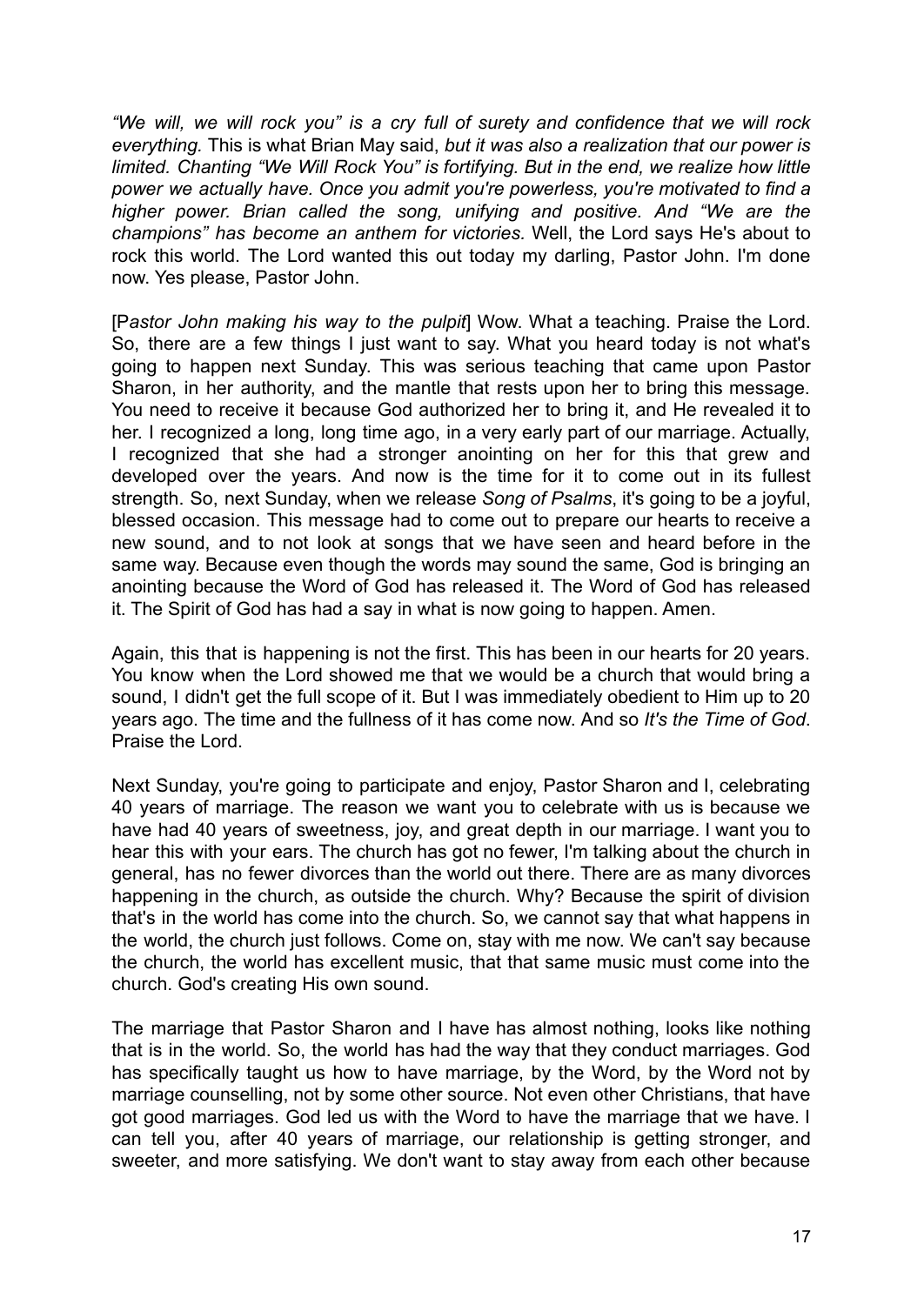we've learned to be responsible in the way we live together. And our kids are out of home. And, and so we just live around each other. We want to live together with each other and want to be part of what's happening between us because the Word has done it. So we want more of each other now than we ever have before.

I'm telling you this because when you come next Sunday, we particularly have sent you an invitation to come, and we're inviting you to come so that as we share the history of our marriage, and it's going to be fun, and it's going to be enjoyable. It's going to be serious because we're going to share some things because it's our desire that the anointing that God has allowed us to enjoy in our marriage will come upon you and your marriage. It will come upon you in your relationships, children and children, fathers and mothers, mothers and daughters, all the relationships that you have in your life. If you will do the Word, you can have a unique, special, significant relationship. It comes by the Word of God.

We are preparing for next Sunday that we are releasing sound, the Song of Psalms, we are releasing a sound and "Walk in the Light" was the first kind of stepping stone on water. This is our next stepping stone. This is not the last one because God has got us on our momentum where we've got to release more albums quickly and more songs quickly. Because the world's got to hear, I mean the Christian world, because, and the spirit realm must hear what's going on. The church has got to stand and rise.

If we don't sing the sound, then it will never be heard. Occupation can't happen if we don't sing the sound. Hallelujah. Praise the Lord. So, even though next Sunday is going to be a day of feasting and celebrating and joy and there's going to be full of goodness. There is also a component of it where if you come with a heart ready, you can receive from the Word of God and from the Holy Spirit, you can receive things into your life that God has ordained for us to be able to, to do this, in Jesus name. Hallelujah. Glory to God. Glory to God. Praise Jesus. Praise the Lord. Praise the Lord. Praise the Lord. Praise Jesus.

It's not, it's for us, it's not become any longer a thing of, we have to compete with. For us, it is a scenario of we have a God-ordained obligation to release what we must release. Hallelujah. Praise the Lord. The moment for it is now. Praise the Lord. Won't you all stand, please? Sharon, you want to close the service, my darling? Glory to the Lord.

Thank you, Father, for this message that you have brought to us today. Thank you for the Word of God that has touched our hearts, changed our lives. I pray Father that as your people go about their business today, and this week, that they will be transformed by this Word, it will form a deep part of the heart. I pray, Father in the name of Jesus, that your Holy Spirit rests upon this Word. So, it will bear fruit by next weekend. I thank You Father that the fruit will begin to grow and get stronger and be manifest in a more powerful way. I thank You that not one thing that is said today will return to you void, but it will perform everything that you have sent it to accomplish, and that will be fruitful, and it will be productive Father. Glory to Jesus. Glory to Jesus.